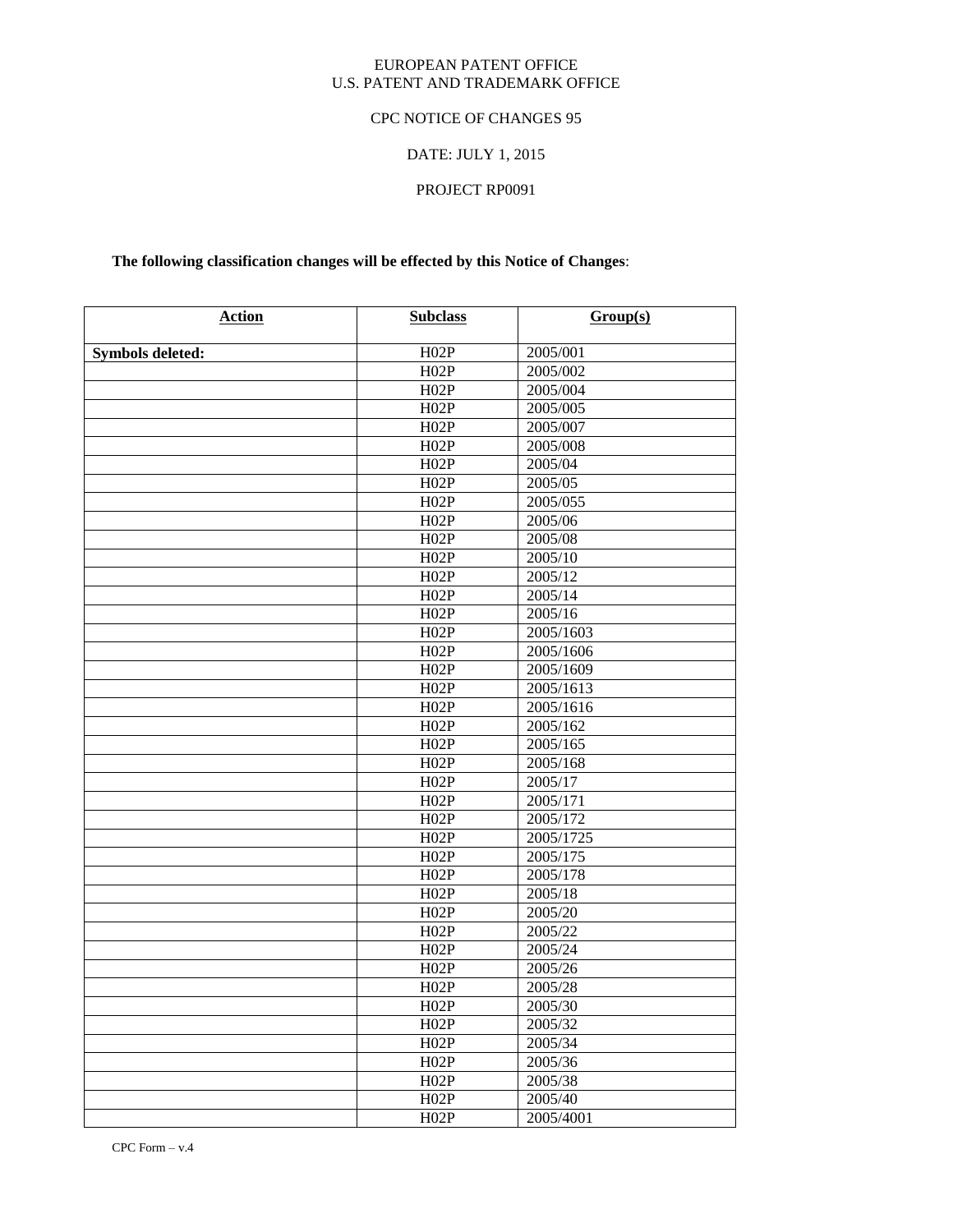### DATE: JULY 1, 2015

| <b>Action</b> | <b>Subclass</b> | Group(s)             |
|---------------|-----------------|----------------------|
|               | H02P            | 2005/4002            |
|               | H02P            | 2005/4003            |
|               | H02P            | 2005/4005            |
|               | H02P            | 2005/4006            |
|               | H02P            | 2005/4007            |
|               | H02P            | 2005/4008            |
|               | H02P            | 2005/401             |
|               | H02P            | 2005/4011            |
|               | H02P            | 2005/4012            |
|               | H02P            | 2005/4013            |
|               | H02P            | 2005/4015            |
|               | H02P            | 2005/4016            |
|               | H02P            | 2005/4017            |
|               | H02P            | 2005/4018            |
|               | H02P            | 2005/402             |
|               | H02P            | 2005/405             |
|               | H02P            | 2005/408             |
|               | H02P            | 2005/4083            |
|               | H02P            | 2005/4086            |
|               | H02P            | 2005/41              |
|               | H02P            | 2005/412             |
|               | H02P            | 2005/415             |
|               | H02P            | 2005/418             |
|               | H02P            | 2005/4183            |
|               | H02P            | 2005/4186            |
|               | H02P            | $200\overline{5/42}$ |
|               | H02P            | 2005/44              |
|               | H02P            | 2007/0005            |
|               | H02P            | 2007/0011            |
|               | H02P            | 2007/0016            |
|               | H02P            | 2007/0022            |
|               | H02P            | 2007/0027            |
|               | H02P            | 2007/0033            |
|               | H02P            | 2007/005             |
|               | H02P            | 2007/0055            |
|               | H02P            | 2007/0061            |
|               | H02P            | 2007/0072            |
|               | H02P            | 2007/0077            |
|               | H02P            | 2007/0083            |
|               | H02P            | 2007/0088            |
|               | H02P            | 2007/01              |
|               | H02P            | 2007/04              |
|               | H02P            | 2007/05              |
|               | H02P            | 2007/052             |
|               | H02P            | 2007/054             |
|               | H02P            | 2007/056             |
|               | H02P            | 2007/058             |
|               | H02P            | 2007/36              |
|               | H02P            | 2007/38              |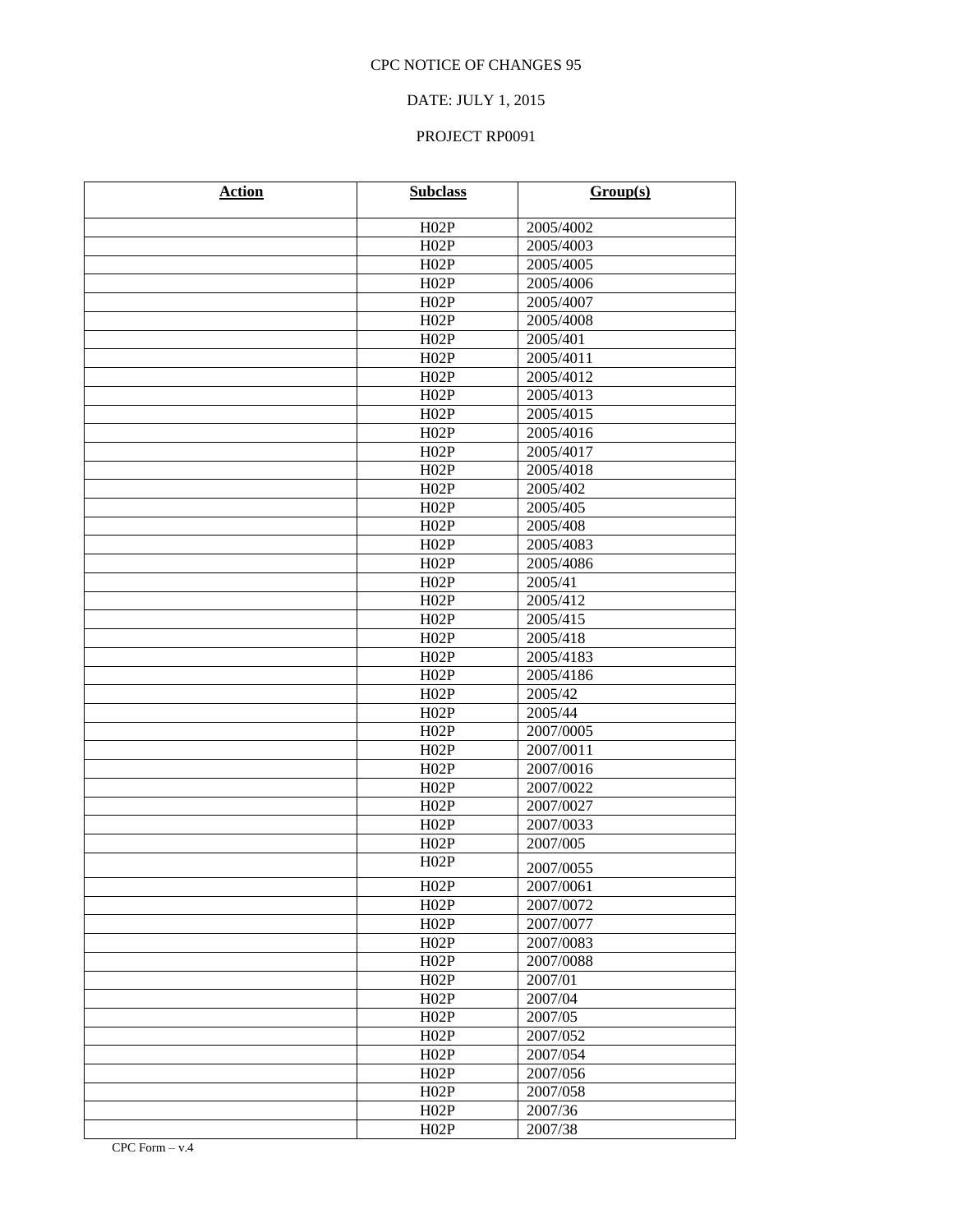### DATE: JULY 1, 2015

| <b>Action</b> | <b>Subclass</b> | Group(s)  |
|---------------|-----------------|-----------|
|               | H02P            | 2007/40   |
|               | H02P            | 2007/42   |
|               | H02P            | 2007/44   |
|               | H02P            | 2007/46   |
|               | H02P            | 2007/48   |
|               | H02P            | 2007/50   |
|               | H02P            | 2007/52   |
|               | H02P            | 2007/54   |
|               | H02P            | 2007/56   |
|               | H02P            | 2007/58   |
|               | H02P            | 2007/60   |
|               | H02P            | 2007/62   |
|               | H02P            | 2007/6202 |
|               | H02P            | 2007/6204 |
|               | H02P            | 2007/6206 |
|               | H02P            | 2007/6208 |
|               | H02P            | 2007/6211 |
|               | H02P            | 2007/6213 |
|               | H02P            | 2007/6215 |
|               | H02P            | 2007/6217 |
|               | H02P            | 2007/622  |
|               | H02P            | 2007/6223 |
|               | H02P            | 2007/6226 |
|               | H02P            | 2007/625  |
|               | H02P            | 2007/628  |
|               | H02P            | 2007/6283 |
|               | H02P            | 2007/6286 |
|               | H02P            | 2007/63   |
|               | H02P            | 2007/6305 |
|               | H02P            | 2007/631  |
|               | H02P            | 2007/6315 |
|               | H02P            | 2007/632  |
|               | H02P            | 2007/6325 |
|               | H02P            | 2007/635  |
|               | H02P            | 2007/638  |
|               | H02P            | 2007/6383 |
|               | H02P            | 2007/6386 |
|               | H02P            | 2007/64   |
|               | H02P            | 2007/66   |
|               | H02P            | 2007/67   |
|               | H02P            | 2007/68   |
|               | H02P            | 2007/685  |
|               | H02P            | 2007/69   |
|               | H02P            | 2007/695  |
|               | H02P            | 2007/74   |
|               | H02P            | 2007/747  |
|               | H02P            | 2007/753  |
|               | H02P            | 2007/78   |
|               | H02P            | 2007/80   |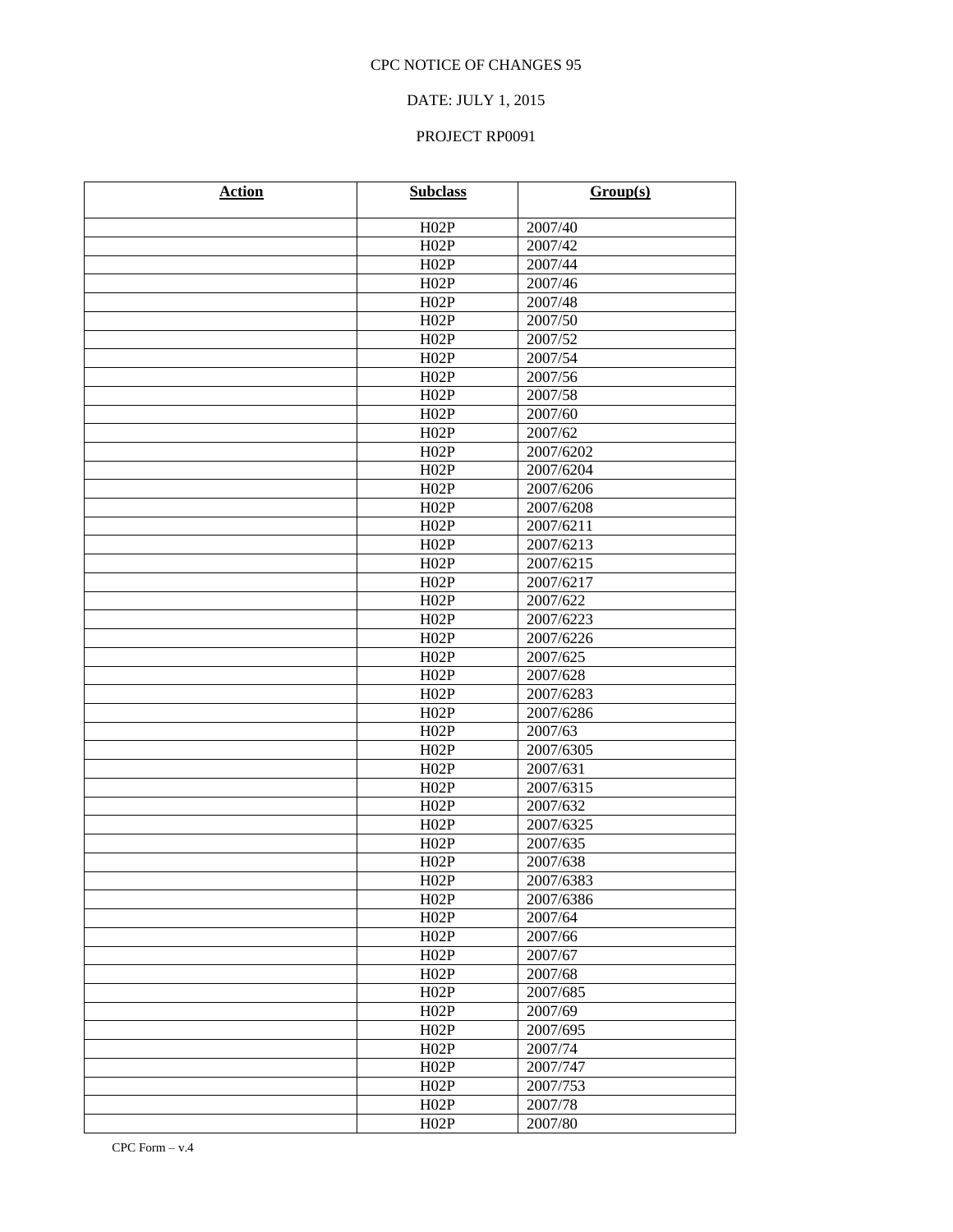#### DATE: JULY 1, 2015

#### PROJECT RP0091

| <b>Action</b> | <b>Subclass</b> | Group(s)  |
|---------------|-----------------|-----------|
|               |                 |           |
|               | H02P            | 2021/0028 |
|               | H02P            | 2021/0057 |
|               | H02P            | 2021/006  |
|               | H02P            | 2021/0064 |
|               | H02P            | 2021/0067 |
|               | H02P            | 2021/0071 |
|               | H02P            | 2021/0075 |
|               | H02P            | 2021/0078 |
|               | H02P            | 2021/0082 |

#### **No other subclasses/groups are impacted by this Notice of Changes.**

**This Notice of Changes includes the following** *[Check the ones included]:*

- 1. CLASSIFICATION SCHEME CHANGES  $\boxtimes$  A. New, Modified or Deleted Group(s)
	- B. New, Modified or Deleted Warning Notice(s)
	- C. New, Modified or Deleted Note(s)
	- D. New, Modified or Deleted Guidance Heading(s)
- 2. DEFINITIONS (New or Modified) A. DEFINITIONS (Full definition template)
	- B. DEFINITIONS (Definitions Quick Fix)
- 3.  $\boxtimes$  REVISION CONCORDANCE LIST (RCL)
- 4.  $\boxtimes$  CHANGES TO THE CPC-TO-IPC CONCORDANCE LIST (CICL)
- 5. CROSS-REFERENCE LIST (CRL)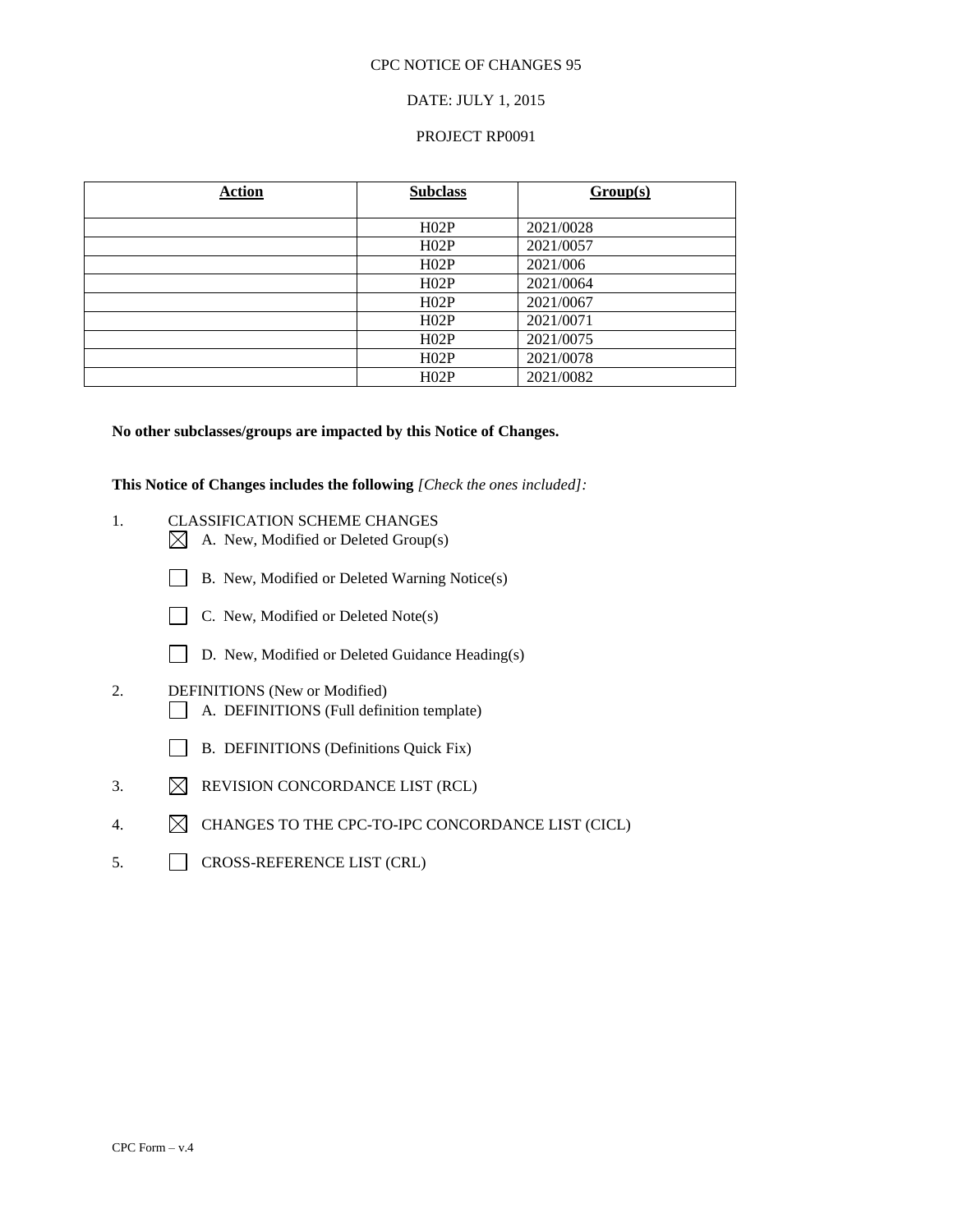#### DATE: JULY 1, 2015

#### PROJECT RP0091

#### 1. CLASSIFICATION SCHEME CHANGES

#### A. New, Modified or Deleted Group(s)

#### **SUBCLASS H02P - CONTROL OR REGULATION OF ELECTRIC MOTORS, GENERATORS, OR DYNAMO-ELECTRIC CONVERTERS; CONTROLLING TRANSFORMERS OR REACTORS OR CHOKE COILS**

| <b>Type</b> | <b>Symbol</b> | Indent         | <b>Title</b>            | Transferred to <sup>#</sup>                                                                  |
|-------------|---------------|----------------|-------------------------|----------------------------------------------------------------------------------------------|
| $\ast$      |               | Level          | (new or modified)       |                                                                                              |
|             |               | <b>Number</b>  | "CPC only" text should  |                                                                                              |
|             |               | of dots        | normally be enclosed in |                                                                                              |
|             |               | (e.g. 0, 1,    | {curly brackets}**      |                                                                                              |
|             |               | 2)             |                         |                                                                                              |
| D           | H02P2005/001  | $\mathbf{1}$   |                         | <administrative 00="" 31="" add="" h02p="" info="" to="" transfer=""></administrative>       |
| D           | H02P2005/002  | 1              |                         | <administrative 00="" 31="" add="" h02p="" info="" to="" transfer=""></administrative>       |
| D           | H02P2005/004  | $\overline{2}$ |                         | <administrative 00="" 31="" add="" h02p="" info="" to="" transfer=""></administrative>       |
| D           | H02P2005/005  | $\overline{2}$ |                         | <administrative 00="" 31="" add="" h02p="" info="" to="" transfer=""></administrative>       |
| D           | H02P2005/007  | 1              |                         | <administrative 00="" 31="" add="" h02p="" info="" to="" transfer=""></administrative>       |
| D           | H02P2005/008  | 1              |                         | <administrative 00="" 31="" add="" h02p="" info="" to="" transfer=""></administrative>       |
| D           | H02P2005/04   | 1              |                         | <administrative 00="" 31="" add="" h02p="" info="" to="" transfer=""></administrative>       |
| D           | H02P2005/05   | 1              |                         | <administrative 00="" 31="" add="" h02p="" info="" to="" transfer=""></administrative>       |
| D           | H02P2005/055  | $\overline{c}$ |                         | <administrative 00="" 31="" add="" h02p="" info="" to="" transfer=""></administrative>       |
| $\mathbf D$ | H02P2005/06   | $\mathbf{1}$   |                         | <administrative 00="" 31="" add="" h02p="" info="" to="" transfer=""></administrative>       |
| D           | H02P2005/08   | $\overline{2}$ |                         | <administrative 00="" 31="" add="" h02p="" info="" to="" transfer=""></administrative>       |
| D           | H02P2005/10   | $\overline{2}$ |                         | <administrative 00="" 31="" add="" h02p="" info="" to="" transfer=""></administrative>       |
| D           | H02P2005/12   | $\overline{2}$ |                         | <administrative 00="" 31="" add="" h02p="" info="" to="" transfer=""></administrative>       |
| D           | H02P2005/14   | 3              |                         | <administrative 00="" 31="" add="" h02p="" info="" to="" transfer=""></administrative>       |
| D           | H02P2005/16   | $\overline{3}$ |                         | <administrative 00="" 31="" add="" h02p="" info="" to="" transfer=""></administrative>       |
| D           | H02P2005/1603 | $\overline{4}$ |                         | <administrative 00="" 31="" add="" h02p="" info="" to="" transfer=""></administrative>       |
| $\mathbf D$ | H02P2005/1606 | $\overline{5}$ |                         | <administrative 00="" 31="" add="" h02p="" nfo<="" td="" to="" transfer=""></administrative> |
| D           | H02P2005/1609 | 6              |                         | <administrative 00="" 31="" add="" h02p="" info="" to="" transfer=""></administrative>       |
| D           | H02P2005/1613 | 6              |                         | <administrative 00="" 31="" add="" h02p="" info="" to="" transfer=""></administrative>       |
| D           | H02P2005/1616 | $\tau$         |                         | <administrative 00="" 31="" add="" h02p="" info="" to="" transfer=""></administrative>       |
| D           | H02P2005/162  | $\overline{4}$ |                         | <administrative 00="" 31="" add="" h02p="" info="" to="" transfer=""></administrative>       |
| D           | H02P2005/165  | $\overline{4}$ |                         | <administrative 00="" 31="" add="" h02p="" info="" to="" transfer=""></administrative>       |
| D           | H02P2005/168  | 5              |                         | <administrative 00="" 31="" add="" h02p="" info="" to="" transfer=""></administrative>       |
| D           | H02P2005/17   | 5              |                         | <administrative 00="" 31="" add="" h02p="" info="" to="" transfer=""></administrative>       |
| D           | H02P2005/171  | 6              |                         | <administrative 00="" 31="" add="" h02p="" info="" to="" transfer=""></administrative>       |
| D           | H02P2005/172  | 5              |                         | <administrative 00="" 31="" add="" h02p="" info="" to="" transfer=""></administrative>       |
| D           | H02P2005/1725 | 6              |                         | <administrative 00="" 31="" add="" h02p="" info="" to="" transfer=""></administrative>       |
| D           | H02P2005/175  | 6              |                         | <administrative 00="" 31="" add="" h02p="" info="" to="" transfer=""></administrative>       |
| D           | H02P2005/178  | $\overline{4}$ |                         | <administrative 00="" 31="" add="" h02p="" info="" to="" transfer=""></administrative>       |
| D           | H02P2005/18   | $\overline{2}$ |                         | <administrative 00="" 31="" add="" h02p="" info="" to="" transfer=""></administrative>       |
| D           | H02P2005/20   | $\overline{c}$ |                         | <administrative 00="" 31="" add="" h02p="" info="" to="" transfer=""></administrative>       |
| D           | H02P2005/22   | $\overline{c}$ |                         | <administrative 00="" 31="" add="" h02p="" info="" to="" transfer=""></administrative>       |
| D           | H02P2005/24   | $\overline{3}$ |                         | <administrative 00="" 31="" add="" h02p="" info="" to="" transfer=""></administrative>       |
| D           | H02P2005/26   | $\overline{3}$ |                         | <administrative 00="" 31="" add="" h02p="" info="" to="" transfer=""></administrative>       |
| D           | H02P2005/28   | 1              |                         | <administrative 00="" 31="" add="" h02p="" info="" to="" transfer=""></administrative>       |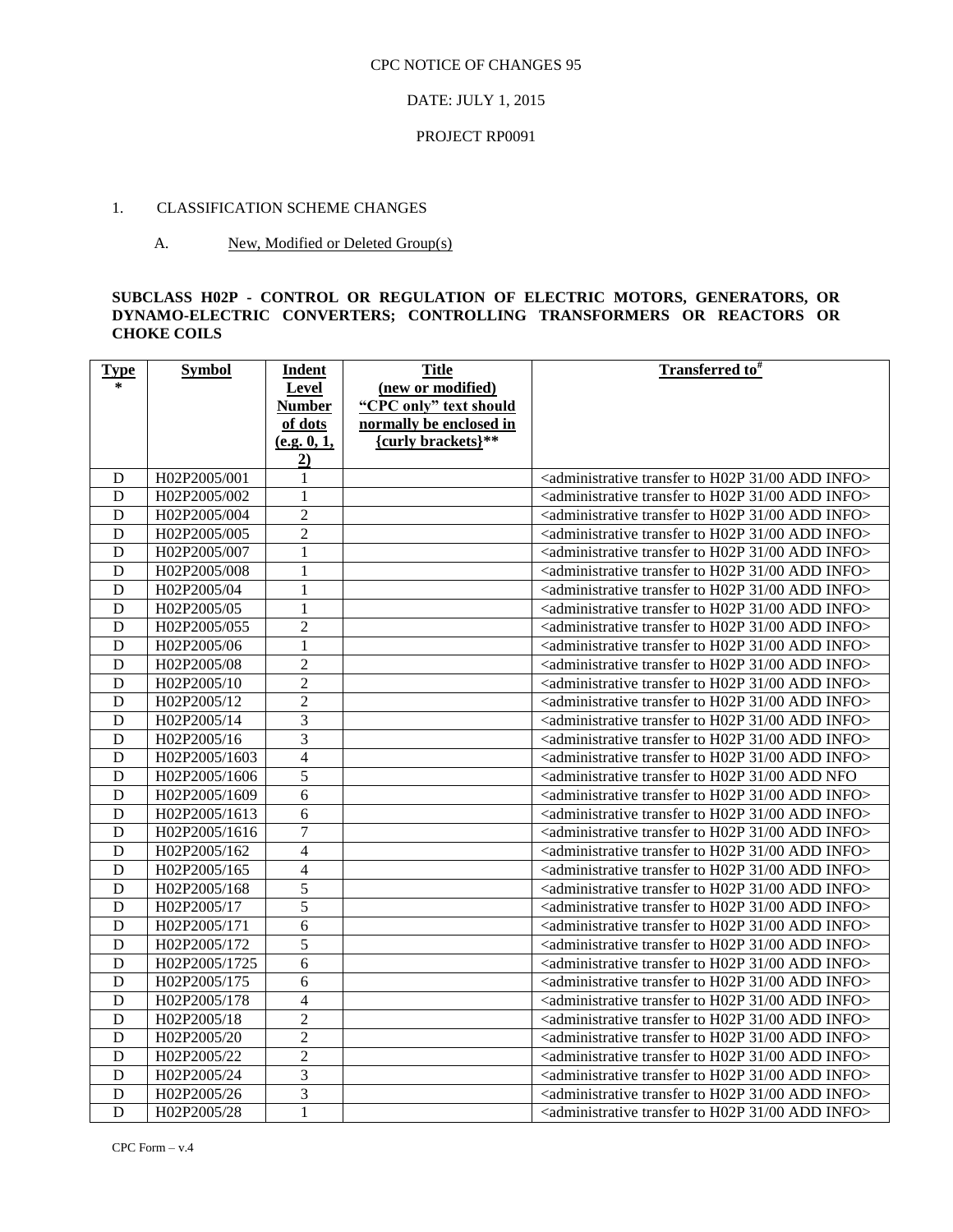### DATE: JULY 1, 2015

| <b>Type</b> | <b>Symbol</b> | Indent                   | <b>Title</b>            | <b>Transferred to</b> #                                                                      |
|-------------|---------------|--------------------------|-------------------------|----------------------------------------------------------------------------------------------|
| $\ast$      |               | Level                    | (new or modified)       |                                                                                              |
|             |               | <b>Number</b>            | "CPC only" text should  |                                                                                              |
|             |               | of dots                  | normally be enclosed in |                                                                                              |
|             |               | (e.g. 0, 1,              | {curly brackets}**      |                                                                                              |
|             |               | $\overline{2}$           |                         |                                                                                              |
| D           | H02P2005/30   | $\overline{c}$           |                         | <administrative 00="" 31="" add="" h02p="" info="" to="" transfer=""></administrative>       |
| D           | H02P2005/32   | $\overline{2}$           |                         | <administrative 00="" 31="" add="" h02p="" info="" to="" transfer=""></administrative>       |
| D           | H02P2005/34   | $\overline{2}$           |                         | <administrative 00="" 31="" add="" h02p="" info="" to="" transfer=""></administrative>       |
| D           | H02P2005/36   | $\overline{c}$           |                         | <administrative 00="" 31="" add="" h02p="" info="" to="" transfer=""></administrative>       |
| D           | H02P2005/38   | 3                        |                         | <administrative 00="" 31="" add="" h02p="" info="" to="" transfer=""></administrative>       |
| D           | H02P2005/40   | $\overline{3}$           |                         | <administrative 00="" 31="" add="" h02p="" info="" to="" transfer=""></administrative>       |
| D           | H02P2005/4001 | $\overline{\mathbf{4}}$  |                         | <administrative 00="" 31="" add="" h02p="" info="" to="" transfer=""></administrative>       |
| D           | H02P2005/4002 | 5                        |                         | <administrative 00="" 31="" add="" h02p="" info="" to="" transfer=""></administrative>       |
| D           | H02P2005/4003 | 6                        |                         | <administrative 00="" 31="" add="" h02p="" info="" to="" transfer=""></administrative>       |
| D           | H02P2005/4005 | 6                        |                         | <administrative 00="" 31="" add="" h02p="" info="" to="" transfer=""></administrative>       |
| D           | H02P2005/4006 | 6                        |                         | <administrative 00="" 31="" add="" h02p="" info="" to="" transfer=""></administrative>       |
| D           | H02P2005/4007 | 5                        |                         | <administrative 00="" 31="" add="" h02p="" info="" to="" transfer=""></administrative>       |
| D           | H02P2005/4008 | 5                        |                         | <administrative 00="" 31="" add="" h02p="" info="" to="" transfer=""></administrative>       |
| D           | H02P2005/401  | $\overline{\mathbf{4}}$  |                         | <administrative 00="" 31="" add="" h02p="" info="" to="" transfer=""></administrative>       |
| D           | H02P2005/4011 | 5                        |                         | <administrative 00="" 31="" add="" h02p="" info="" to="" transfer=""></administrative>       |
| D           | H02P2005/4012 | 6                        |                         | <administrative 00="" 31="" add="" h02p="" info="" to="" transfer=""></administrative>       |
| D           | H02P2005/4013 | 5                        |                         | <administrative 00="" 31="" add="" h02p="" info="" to="" transfer=""></administrative>       |
| D           | H02P2005/4015 | 4                        |                         | <administrative 00="" 31="" add="" h02p="" info="" to="" transfer=""></administrative>       |
| D           | H02P2005/4016 | 4                        |                         | <administrative 00="" 31="" add="" h02p="" info="" to="" transfer=""></administrative>       |
| D           | H02P2005/4017 | 4                        |                         | <administrative 00="" 31="" add="" h02p="" info="" to="" transfer=""></administrative>       |
| D           | H02P2005/4018 | 4                        |                         | <administrative 00="" 31="" add="" h02p="" info="" to="" transfer=""></administrative>       |
| D           | H02P2005/402  | 4                        |                         | <administrative 00="" 31="" add="" h02p="" info="" to="" transfer=""></administrative>       |
| D           | H02P2005/405  | 4                        |                         | <administrative 00="" 31="" add="" h02p="" info="" to="" transfer=""></administrative>       |
| D           | H02P2005/408  | $\overline{\mathcal{L}}$ |                         | <administrative 00="" 31="" add="" h02p="" info="" to="" transfer=""></administrative>       |
| D           | H02P2005/4083 | 5                        |                         | <administrative 00="" 31="" add="" h02p="" info="" to="" transfer=""></administrative>       |
| D           | H02P2005/4086 | 5                        |                         | <administrative 00="" 31="" add="" h02p="" info="" to="" transfer=""></administrative>       |
| D           | H02P2005/41   | 5                        |                         | <administrative 00="" 31="" add="" h02p="" nfo<="" td="" to="" transfer=""></administrative> |
| D           | H02P2005/412  | 5                        |                         | <administrative 00="" 31="" add="" h02p="" info="" to="" transfer=""></administrative>       |
| D           | H02P2005/415  | $\overline{4}$           |                         | <administrative 00="" 31="" add="" h02p="" info="" to="" transfer=""></administrative>       |
| D           | H02P2005/418  | 4                        |                         | <administrative 00="" 31="" add="" h02p="" info="" to="" transfer=""></administrative>       |
| D           | H02P2005/4183 | 5                        |                         | <administrative 00="" 31="" add="" h02p="" info="" to="" transfer=""></administrative>       |
| ${\rm D}$   | H02P2005/4186 | $\overline{5}$           |                         | <administrative 00="" 31="" add="" h02p="" info="" to="" transfer=""></administrative>       |
| D           | H02P2005/42   | $\overline{2}$           |                         | <administrative 00="" 31="" add="" h02p="" info="" to="" transfer=""></administrative>       |
| D           | H02P2005/44   | $\overline{c}$           |                         | <administrative 00="" 31="" add="" h02p="" info="" to="" transfer=""></administrative>       |
| D           | H02P2007/0005 | $\mathbf 1$              |                         | <administrative 00="" 31="" add="" h02p="" info="" to="" transfer=""></administrative>       |
| D           | H02P2007/0011 | $\mathbf{1}$             |                         | <administrative 00="" 31="" add="" h02p="" info="" to="" transfer=""></administrative>       |
| D           | H02P2007/0016 | 1                        |                         | <administrative 00="" 31="" add="" h02p="" info="" to="" transfer=""></administrative>       |
| D           | H02P2007/0022 | $\overline{2}$           |                         | <administrative 00="" 31="" add="" h02p="" info="" to="" transfer=""></administrative>       |
| D           | H02P2007/0027 | $\overline{c}$           |                         | <administrative 00="" 31="" add="" h02p="" info="" to="" transfer=""></administrative>       |
| D           | H02P2007/0033 | 1                        |                         | <administrative 00="" 31="" add="" h02p="" info="" to="" transfer=""></administrative>       |
| D           | H02P2007/005  | $\overline{2}$           |                         | <administrative 00="" 31="" add="" h02p="" info="" to="" transfer=""></administrative>       |
| D           | H02P2007/0055 | 3                        |                         | <administrative 00="" 31="" add="" h02p="" info="" to="" transfer=""></administrative>       |
| D           | H02P2007/0061 | 3                        |                         | <administrative 00="" 31="" add="" h02p="" info="" to="" transfer=""></administrative>       |
| $\mathbf D$ | H02P2007/0072 | $\overline{c}$           |                         | <administrative 00="" 31="" add="" h02p="" info="" to="" transfer=""></administrative>       |
| D           | H02P2007/0077 | $\mathbf{1}$             |                         | <administrative 00="" 31="" add="" h02p="" info="" to="" transfer=""></administrative>       |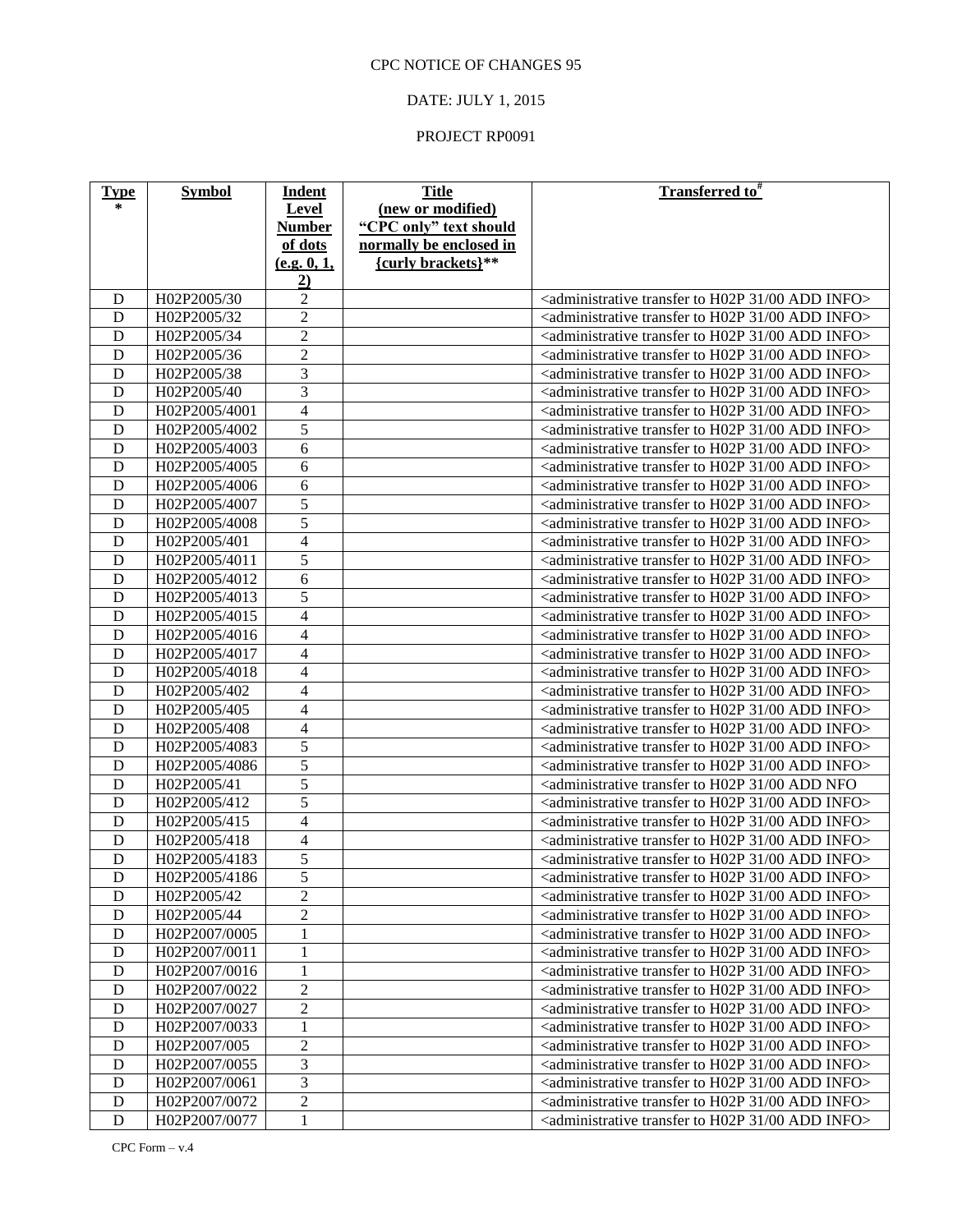### DATE: JULY 1, 2015

| <b>Type</b> | <b>Symbol</b> | Indent                   | <b>Title</b>            | <b>Transferred to</b> #                                                                |
|-------------|---------------|--------------------------|-------------------------|----------------------------------------------------------------------------------------|
| $\ast$      |               | <b>Level</b>             | (new or modified)       |                                                                                        |
|             |               | <b>Number</b>            | "CPC only" text should  |                                                                                        |
|             |               | of dots                  | normally be enclosed in |                                                                                        |
|             |               | (e.g. 0, 1,              | {curly brackets}**      |                                                                                        |
|             |               | 2)                       |                         |                                                                                        |
| D           | H02P2007/0083 | 1                        |                         | <administrative 00="" 31="" add="" h02p="" info="" to="" transfer=""></administrative> |
| D           | H02P2007/0088 | 1                        |                         | <administrative 00="" 31="" add="" h02p="" info="" to="" transfer=""></administrative> |
| D           | H02P2007/01   | 1                        |                         | <administrative 00="" 31="" add="" h02p="" info="" to="" transfer=""></administrative> |
| D           | H02P2007/04   | $\mathbf{1}$             |                         | <administrative 00="" 31="" add="" h02p="" info="" to="" transfer=""></administrative> |
| D           | H02P2007/05   | $\mathbf{1}$             |                         | <administrative 00="" 31="" add="" h02p="" info="" to="" transfer=""></administrative> |
| D           | H02P2007/052  | $\overline{2}$           |                         | <administrative 00="" 31="" add="" h02p="" info="" to="" transfer=""></administrative> |
| D           | H02P2007/054  | $\overline{c}$           |                         | <administrative 00="" 31="" add="" h02p="" info="" to="" transfer=""></administrative> |
| D           | H02P2007/056  | 3                        |                         | <administrative 00="" 31="" add="" h02p="" info="" to="" transfer=""></administrative> |
| D           | H02P2007/058  | $\overline{2}$           |                         | <administrative 00="" 31="" add="" h02p="" info="" to="" transfer=""></administrative> |
| D           | H02P2007/36   | $\mathbf{1}$             |                         | <administrative 00="" 31="" add="" h02p="" info="" to="" transfer=""></administrative> |
| D           | H02P2007/38   | $\overline{2}$           |                         | <administrative 00="" 31="" add="" h02p="" info="" to="" transfer=""></administrative> |
| D           | H02P2007/40   | 3                        |                         | <administrative 00="" 31="" add="" h02p="" info="" to="" transfer=""></administrative> |
| D           | H02P2007/42   | 3                        |                         | <administrative 00="" 31="" add="" h02p="" info="" to="" transfer=""></administrative> |
| D           | H02P2007/44   | $\overline{\mathbf{4}}$  |                         | <administrative 00="" 31="" add="" h02p="" info="" to="" transfer=""></administrative> |
| D           | H02P2007/46   | $\overline{\mathcal{L}}$ |                         | <administrative 00="" 31="" add="" h02p="" info="" to="" transfer=""></administrative> |
| D           | H02P2007/48   | 3                        |                         | <administrative 00="" 31="" add="" h02p="" info="" to="" transfer=""></administrative> |
| D           | H02P2007/50   | 3                        |                         | <administrative 00="" 31="" add="" h02p="" info="" to="" transfer=""></administrative> |
| D           | H02P2007/52   | $\overline{2}$           |                         | <administrative 00="" 31="" add="" h02p="" info="" to="" transfer=""></administrative> |
| D           | H02P2007/54   | 3                        |                         | <administrative 00="" 31="" add="" h02p="" info="" to="" transfer=""></administrative> |
| D           | H02P2007/56   | $\overline{3}$           |                         | <administrative 00="" 31="" add="" h02p="" info="" to="" transfer=""></administrative> |
| D           | H02P2007/58   | 3                        |                         | <administrative 00="" 31="" add="" h02p="" info="" to="" transfer=""></administrative> |
| D           | H02P2007/60   | $\overline{\mathbf{4}}$  |                         | <administrative 00="" 31="" add="" h02p="" info="" to="" transfer=""></administrative> |
| D           | H02P2007/62   | 4                        |                         | <administrative 00="" 31="" add="" h02p="" info="" to="" transfer=""></administrative> |
| D           | H02P2007/6202 | 5                        |                         | <administrative 00="" 31="" add="" h02p="" info="" to="" transfer=""></administrative> |
| D           | H02P2007/6204 | 5                        |                         | <administrative 00="" 31="" add="" h02p="" info="" to="" transfer=""></administrative> |
| D           | H02P2007/6206 | 6                        |                         | <administrative 00="" 31="" add="" h02p="" info="" to="" transfer=""></administrative> |
| D           | H02P2007/6208 | $\tau$                   |                         | <administrative 00="" 31="" add="" h02p="" info="" to="" transfer=""></administrative> |
| D           | H02P2007/6211 | 5                        |                         | <administrative 00="" 31="" add="" h02p="" info="" to="" transfer=""></administrative> |
| D           | H02P2007/6213 | 5                        |                         | <administrative 00="" 31="" add="" h02p="" info="" to="" transfer=""></administrative> |
| D           | H02P2007/6215 | 5                        |                         | <administrative 00="" 31="" add="" h02p="" info="" to="" transfer=""></administrative> |
| D           | H02P2007/6217 | 5                        |                         | <administrative 00="" 31="" add="" h02p="" info="" to="" transfer=""></administrative> |
| ${\rm D}$   | H02P2007/622  | $\overline{5}$           |                         | <administrative 00="" 31="" add="" h02p="" info="" to="" transfer=""></administrative> |
| D           | H02P2007/6223 | 6                        |                         | <administrative 00="" 31="" add="" h02p="" info="" to="" transfer=""></administrative> |
| D           | H02P2007/6226 | 6                        |                         | <administrative 00="" 31="" add="" h02p="" info="" to="" transfer=""></administrative> |
| D           | H02P2007/625  | 5                        |                         | <administrative 00="" 31="" add="" h02p="" info="" to="" transfer=""></administrative> |
| D           | H02P2007/628  | 5                        |                         | <administrative 00="" 31="" add="" h02p="" info="" to="" transfer=""></administrative> |
| D           | H02P2007/6283 | 6                        |                         | <administrative 00="" 31="" add="" h02p="" info="" to="" transfer=""></administrative> |
| D           | H02P2007/6286 | 6                        |                         | <administrative 00="" 31="" add="" h02p="" info="" to="" transfer=""></administrative> |
| D           | H02P2007/63   | 6                        |                         | <administrative 00="" 31="" add="" h02p="" info="" to="" transfer=""></administrative> |
| D           | H02P2007/6305 | $\tau$                   |                         | <administrative 00="" 31="" add="" h02p="" info="" to="" transfer=""></administrative> |
| D           | H02P2007/631  | $8\,$                    |                         | <administrative 00="" 31="" add="" h02p="" info="" to="" transfer=""></administrative> |
| D           | H02P2007/6315 | 8                        |                         | <administrative 00="" 31="" add="" h02p="" info="" to="" transfer=""></administrative> |
| D           | H02P2007/632  | 6                        |                         | <administrative 00="" 31="" add="" h02p="" info="" to="" transfer=""></administrative> |
| $\mathbf D$ | H02P2007/6325 | $\tau$                   |                         | <administrative 00="" 31="" add="" h02p="" info="" to="" transfer=""></administrative> |
| D           | H02P2007/635  | $\overline{5}$           |                         | <administrative 00="" 31="" add="" h02p="" info="" to="" transfer=""></administrative> |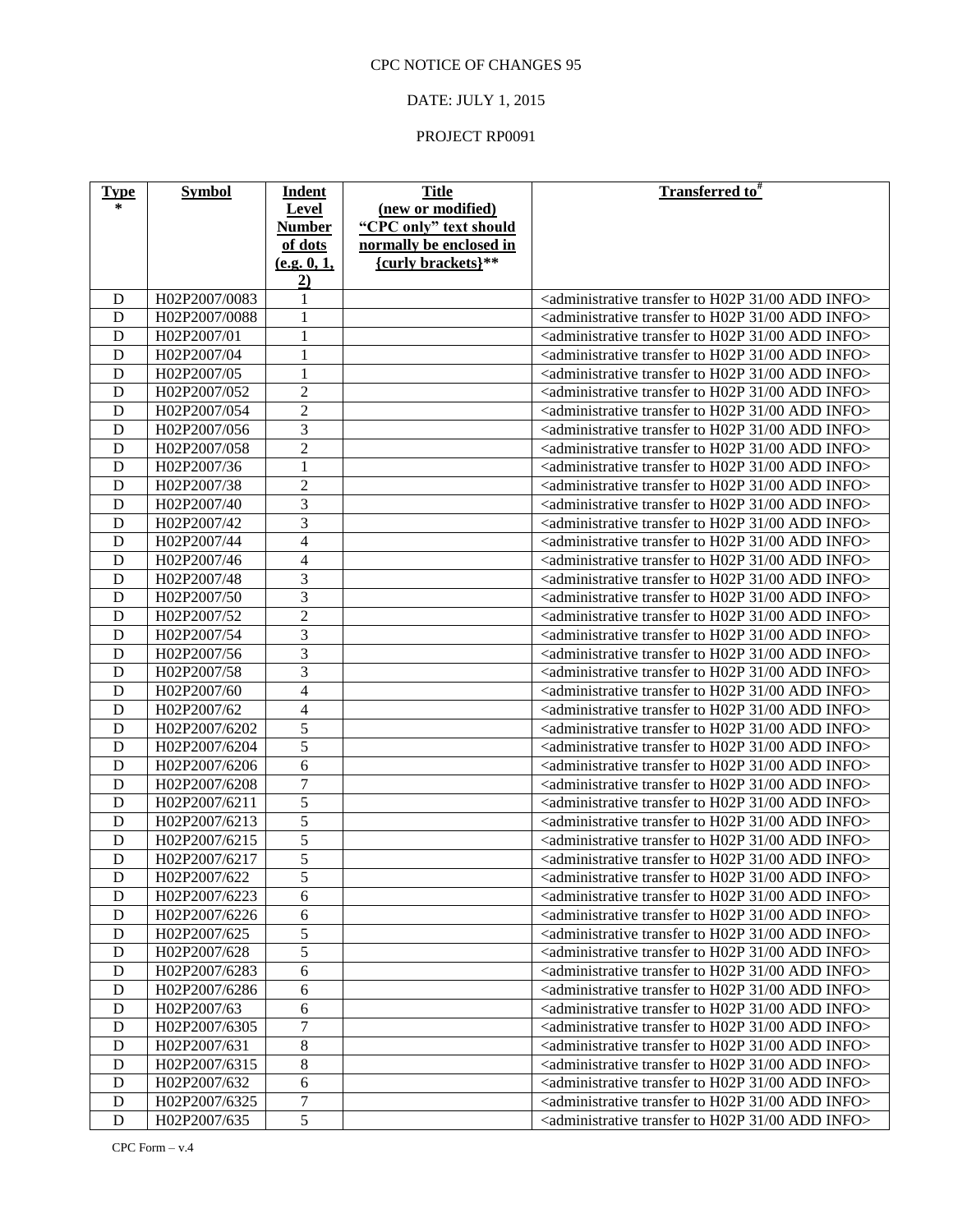#### DATE: JULY 1, 2015

#### PROJECT RP0091

| <b>Type</b><br>$\ast$ | <b>Symbol</b> | <u>Indent</u><br>Level<br><b>Number</b><br>of dots<br>(e.g. 0, 1, | <b>Title</b><br>(new or modified)<br>"CPC only" text should<br>normally be enclosed in<br>{curly brackets}** | <b>Transferred to</b> <sup>#</sup>                                                                       |
|-----------------------|---------------|-------------------------------------------------------------------|--------------------------------------------------------------------------------------------------------------|----------------------------------------------------------------------------------------------------------|
| D                     | H02P2007/638  | $\overline{2}$<br>$\overline{5}$                                  |                                                                                                              | $\alpha$ <administrative 00="" 31="" add="" h02p="" info<math="" to="" transfer="">&gt;</administrative> |
| D                     | H02P2007/6383 | 6                                                                 |                                                                                                              | $\alpha$ <administrative 00="" 31="" add="" h02p="" info<math="" to="" transfer="">&gt;</administrative> |
| D                     | H02P2007/6386 | 6                                                                 |                                                                                                              | <administrative 00="" 31="" add="" h02p="" info="" to="" transfer=""></administrative>                   |
| D                     | H02P2007/64   | $\overline{3}$                                                    |                                                                                                              | <administrative 00="" 31="" add="" h02p="" info="" to="" transfer=""></administrative>                   |
| D                     | H02P2007/66   | $\overline{3}$                                                    |                                                                                                              | <administrative 00="" 31="" add="" h02p="" info="" to="" transfer=""></administrative>                   |
| D                     | H02P2007/67   | $\overline{1}$                                                    |                                                                                                              | $\alpha$ <administrative 00="" 31="" add="" h02p="" info<math="" to="" transfer="">&gt;</administrative> |
| D                     | H02P2007/68   | $\mathbf{2}$                                                      |                                                                                                              | $\alpha$ <administrative 00="" 31="" add="" h02p="" info<math="" to="" transfer="">&gt;</administrative> |
| D                     | H02P2007/685  | $\overline{3}$                                                    |                                                                                                              | <administrative 00="" 31="" add="" h02p="" info="" to="" transfer=""></administrative>                   |
| D                     | H02P2007/69   | $\overline{3}$                                                    |                                                                                                              | <administrative 00="" 31="" add="" h02p="" info="" to="" transfer=""></administrative>                   |
| D                     | H02P2007/695  | $\overline{4}$                                                    |                                                                                                              | $\alpha$ <administrative 00="" 31="" add="" h02p="" info<math="" to="" transfer="">&gt;</administrative> |
| D                     | H02P2007/74   | $\overline{2}$                                                    |                                                                                                              | $\alpha$ <administrative 00="" 31="" add="" h02p="" info<math="" to="" transfer="">&gt;</administrative> |
| D                     | H02P2007/747  | $\overline{3}$                                                    |                                                                                                              | $\alpha$ <administrative 00="" 31="" add="" h02p="" info<math="" to="" transfer="">&gt;</administrative> |
| D                     | H02P2007/753  | $\overline{4}$                                                    |                                                                                                              | <administrative 00="" 31="" add="" h02p="" info="" to="" transfer=""></administrative>                   |
| D                     | H02P2007/78   | $\overline{3}$                                                    |                                                                                                              | $\alpha$ <administrative 00="" 31="" add="" h02p="" info<math="" to="" transfer="">&gt;</administrative> |
| D                     | H02P2007/80   | $\overline{2}$                                                    |                                                                                                              | $\alpha$ <administrative 00="" 31="" add="" h02p="" info<math="" to="" transfer="">&gt;</administrative> |
| D                     | H02P2021/0028 | $\overline{2}$                                                    |                                                                                                              | <administrative 00="" 31="" add="" h02p="" info="" to="" transfer=""></administrative>                   |
| D                     | H02P2021/0057 | 1                                                                 |                                                                                                              | $\alpha$ <administrative 00="" 31="" add="" h02p="" info<math="" to="" transfer="">&gt;</administrative> |
| D                     | H02P2021/006  | $\overline{2}$                                                    |                                                                                                              | $\alpha$ <administrative 00="" 31="" add="" h02p="" info<math="" to="" transfer="">&gt;</administrative> |
| D                     | H02P2021/0064 | $\overline{3}$                                                    |                                                                                                              | <administrative 00="" 31="" add="" h02p="" info="" to="" transfer=""></administrative>                   |
| D                     | H02P2021/0067 | $\overline{3}$                                                    |                                                                                                              | <administrative 00="" 31="" add="" h02p="" info="" to="" transfer=""></administrative>                   |
| D                     | H02P2021/0071 | 1                                                                 |                                                                                                              | <administrative 00="" 31="" add="" h02p="" info="" to="" transfer=""></administrative>                   |
| D                     | H02P2021/0075 | $\overline{2}$                                                    |                                                                                                              | <administrative 00="" 31="" add="" h02p="" info="" to="" transfer=""></administrative>                   |
| D                     | H02P2021/0078 | $\overline{2}$                                                    |                                                                                                              | $\alpha$ <administrative 00="" 31="" add="" h02p="" info<math="" to="" transfer="">&gt;</administrative> |
| D                     | H02P2021/0082 | $\overline{3}$                                                    |                                                                                                              | <administrative 00="" 31="" add="" h02p="" info="" to="" transfer=""></administrative>                   |

\*N = new entries where reclassification into entries is involved; C = entries with modified file scope where reclassification of documents from the entries is involved;  $Q =$  new entries which are firstly populated with documents via administrative transfers from deleted (D) entries. Afterwards, the transferred documents into the Q entry will either stay or be moved to more appropriate entries, as determined by intellectual reclassification; E= existing entries with enlarged file scope, which receive documents from C or D entries, e.g. when a limiting reference is removed from the entry title;  $M =$  entries with no change to the file scope (no reclassification);  $D =$  deleted entries;  $F =$  frozen entries will be deleted once reclassification of documents from the entries is completed;  $U =$  entries that are unchanged.

NOTES:

- \*\*No {curly brackets} are used for titles in CPC only subclasses, e.g. C12Y, A23Y; 2000 series symbol titles of groups found at the end of schemes (orthogonal codes); or the Y section titles. The {curly brackets} are used for 2000 series symbol titles found interspersed throughout the main trunk schemes (breakdown codes).
- For U groups, the minimum requirement is to include the U group located immediately prior to the N group or N group array, in order to show the N group hierarchy and improve the readability and understanding of the scheme. Always include the symbol, indent level and title of the U group in the table above.
- All entry types should be included in the scheme changes table above for better understanding of the overall scheme change picture. Symbol, indent level, and title are required for all types except "D" which requires only a symbol.
- #"Transferred to" column must be completed for all C, D, and Q type entries.
- When multiple symbols are included in the "Transferred to" column, avoid using ranges of symbols in order to be as precise as possible.
- For administrative transfer of documents, the following text should be used: "<administrative transfer to XX>" or "<administrative transfer to XX and YY simultaneously>" when administrative transfer of the same documents is to more than one place.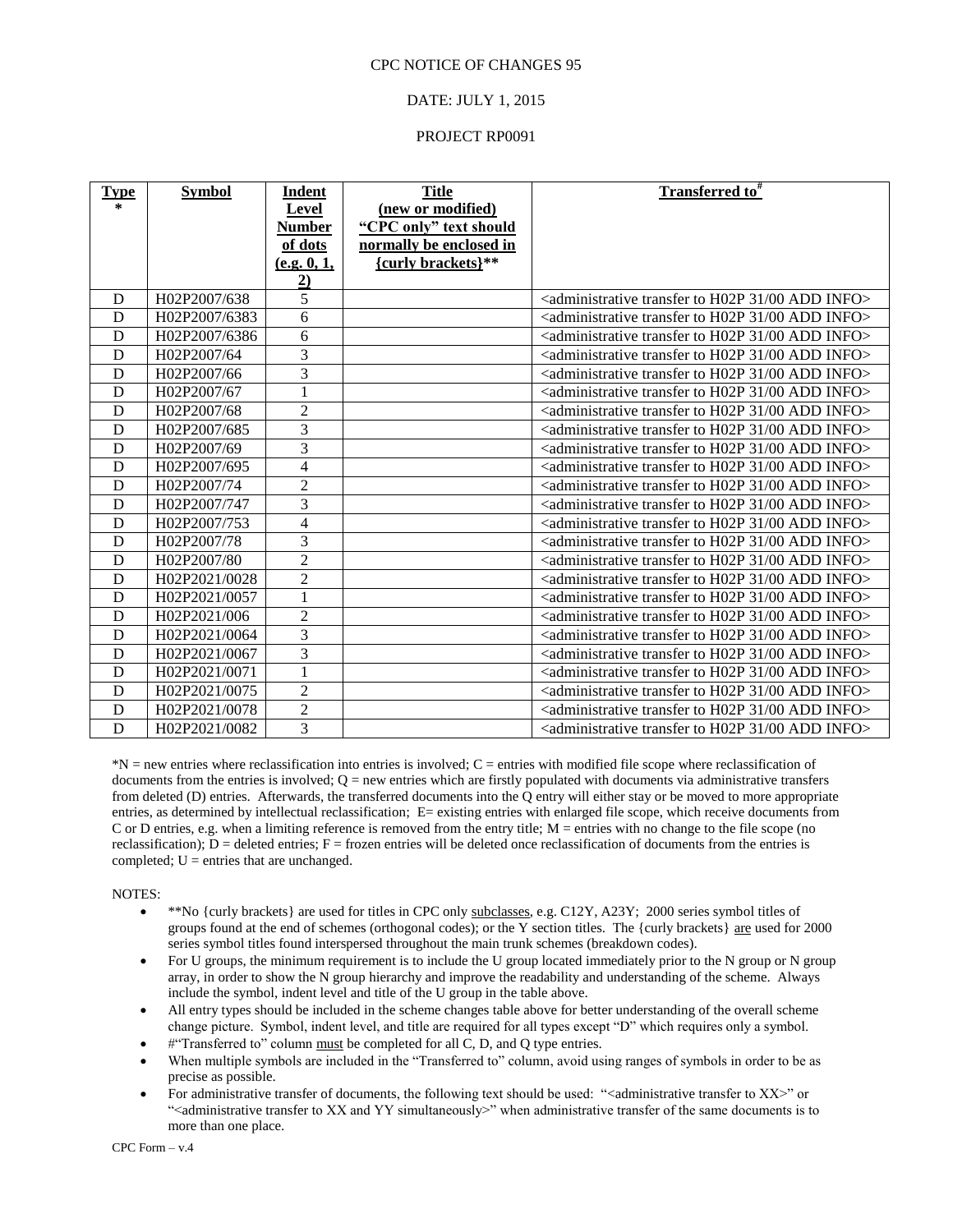### DATE: JULY 1, 2015

#### PROJECT RP0091

 Administrative transfer to main trunk groups is assumed to be "invention information", unless otherwise indicated, and to 2000 series groups is assumed to be "additional information".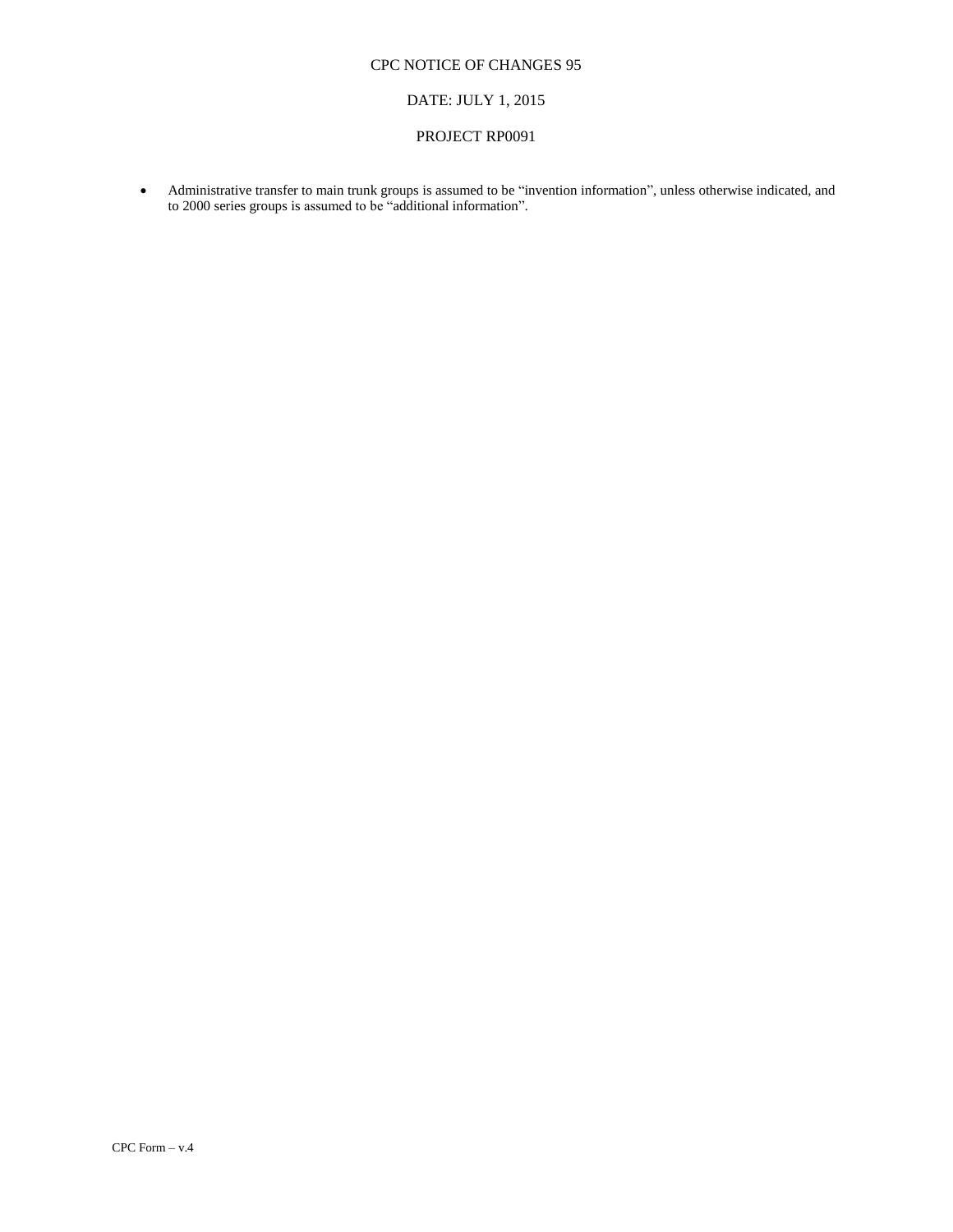### DATE: JULY 1, 2015

### PROJECT RP0091

# 3. REVISION CONCORDANCE LIST (RCL)

| $Type*$     | <b>From CPC Symbol (existing)</b> | To CPC Symbol(s)                                                                             |
|-------------|-----------------------------------|----------------------------------------------------------------------------------------------|
| D           | H02P2005/001                      | <administrative 00="" 31="" add="" h02p="" info="" to="" transfer=""></administrative>       |
| D           | H02P2005/002                      | <administrative 00="" 31="" add="" h02p="" info="" to="" transfer=""></administrative>       |
| D           | H02P2005/004                      | <administrative 00="" 31="" add="" h02p="" info="" to="" transfer=""></administrative>       |
| D           | H02P2005/005                      | <administrative 00="" 31="" add="" h02p="" info="" to="" transfer=""></administrative>       |
| D           | H02P2005/007                      | <administrative 00="" 31="" add="" h02p="" info="" to="" transfer=""></administrative>       |
| D           | H02P2005/008                      | <administrative 00="" 31="" add="" h02p="" info="" to="" transfer=""></administrative>       |
| D           | H02P2005/04                       | <administrative 00="" 31="" add="" h02p="" info="" to="" transfer=""></administrative>       |
| D           | H02P2005/05                       | <administrative 00="" 31="" add="" h02p="" info="" to="" transfer=""></administrative>       |
| D           | H02P2005/055                      | <administrative 00="" 31="" add="" h02p="" info="" to="" transfer=""></administrative>       |
| D           | H02P2005/06                       | <administrative 00="" 31="" add="" h02p="" info="" to="" transfer=""></administrative>       |
| D           | H02P2005/08                       | <administrative 00="" 31="" add="" h02p="" info="" to="" transfer=""></administrative>       |
| D           | H02P2005/10                       | <administrative 00="" 31="" add="" h02p="" info="" to="" transfer=""></administrative>       |
| D           | H02P2005/12                       | <administrative 00="" 31="" add="" h02p="" info="" to="" transfer=""></administrative>       |
| D           | H02P2005/14                       | <administrative 00="" 31="" add="" h02p="" info="" to="" transfer=""></administrative>       |
| D           | H02P2005/16                       | <administrative 00="" 31="" add="" h02p="" info="" to="" transfer=""></administrative>       |
| D           | H02P2005/1603                     | <administrative 00="" 31="" add="" h02p="" info="" to="" transfer=""></administrative>       |
| D           | H02P2005/1606                     | <administrative 00="" 31="" add="" h02p="" nfo<="" td="" to="" transfer=""></administrative> |
| D           | H02P2005/1609                     | <administrative 00="" 31="" add="" h02p="" info="" to="" transfer=""></administrative>       |
| D           | H02P2005/1613                     | <administrative 00="" 31="" add="" h02p="" info="" to="" transfer=""></administrative>       |
| D           | H02P2005/1616                     | <administrative 00="" 31="" add="" h02p="" info="" to="" transfer=""></administrative>       |
| D           | H02P2005/162                      | <administrative 00="" 31="" add="" h02p="" info="" to="" transfer=""></administrative>       |
| D           | H02P2005/165                      | <administrative 00="" 31="" add="" h02p="" info="" to="" transfer=""></administrative>       |
| D           | H02P2005/168                      | <administrative 00="" 31="" add="" h02p="" info="" to="" transfer=""></administrative>       |
| D           | H02P2005/17                       | <administrative 00="" 31="" add="" h02p="" info="" to="" transfer=""></administrative>       |
| D           | H02P2005/171                      | <administrative 00="" 31="" add="" h02p="" info="" to="" transfer=""></administrative>       |
| D           | H02P2005/172                      | <administrative 00="" 31="" add="" h02p="" info="" to="" transfer=""></administrative>       |
| D           | H02P2005/1725                     | <administrative 00="" 31="" add="" h02p="" info="" to="" transfer=""></administrative>       |
| D           | H02P2005/175                      | <administrative 00="" 31="" add="" h02p="" info="" to="" transfer=""></administrative>       |
| D           | H02P2005/178                      | <administrative 00="" 31="" add="" h02p="" info="" to="" transfer=""></administrative>       |
| D           | H02P2005/18                       | <administrative 00="" 31="" add="" h02p="" info="" to="" transfer=""></administrative>       |
| D           | H02P2005/20                       | <administrative 00="" 31="" add="" h02p="" info="" to="" transfer=""></administrative>       |
| D           | H02P2005/22                       | <administrative 00="" 31="" add="" h02p="" info="" to="" transfer=""></administrative>       |
| D           | H02P2005/24                       | <administrative 00="" 31="" add="" h02p="" info="" to="" transfer=""></administrative>       |
| D           | H02P2005/26                       | <administrative 00="" 31="" add="" h02p="" info="" to="" transfer=""></administrative>       |
| D           | H02P2005/28                       | <administrative 00="" 31="" add="" h02p="" info="" to="" transfer=""></administrative>       |
| D           | H02P2005/30                       | <administrative 00="" 31="" add="" h02p="" info="" to="" transfer=""></administrative>       |
| D           | H02P2005/32                       | <administrative 00="" 31="" add="" h02p="" info="" to="" transfer=""></administrative>       |
| D           | H02P2005/34                       | <administrative 00="" 31="" add="" h02p="" info="" to="" transfer=""></administrative>       |
| D           | H02P2005/36                       | <administrative 00="" 31="" add="" h02p="" info="" to="" transfer=""></administrative>       |
| D           | H02P2005/38                       | <administrative 00="" 31="" add="" h02p="" info="" to="" transfer=""></administrative>       |
| D           | H02P2005/40                       | <administrative 00="" 31="" add="" h02p="" info="" to="" transfer=""></administrative>       |
| D           | H02P2005/4001                     | <administrative 00="" 31="" add="" h02p="" info="" to="" transfer=""></administrative>       |
| D           | H02P2005/4002                     | <administrative 00="" 31="" add="" h02p="" info="" to="" transfer=""></administrative>       |
| $\mathbf D$ | H02P2005/4003                     | <administrative 00="" 31="" add="" h02p="" info="" to="" transfer=""></administrative>       |
| D           | H02P2005/4005                     | <administrative 00="" 31="" add="" h02p="" info="" to="" transfer=""></administrative>       |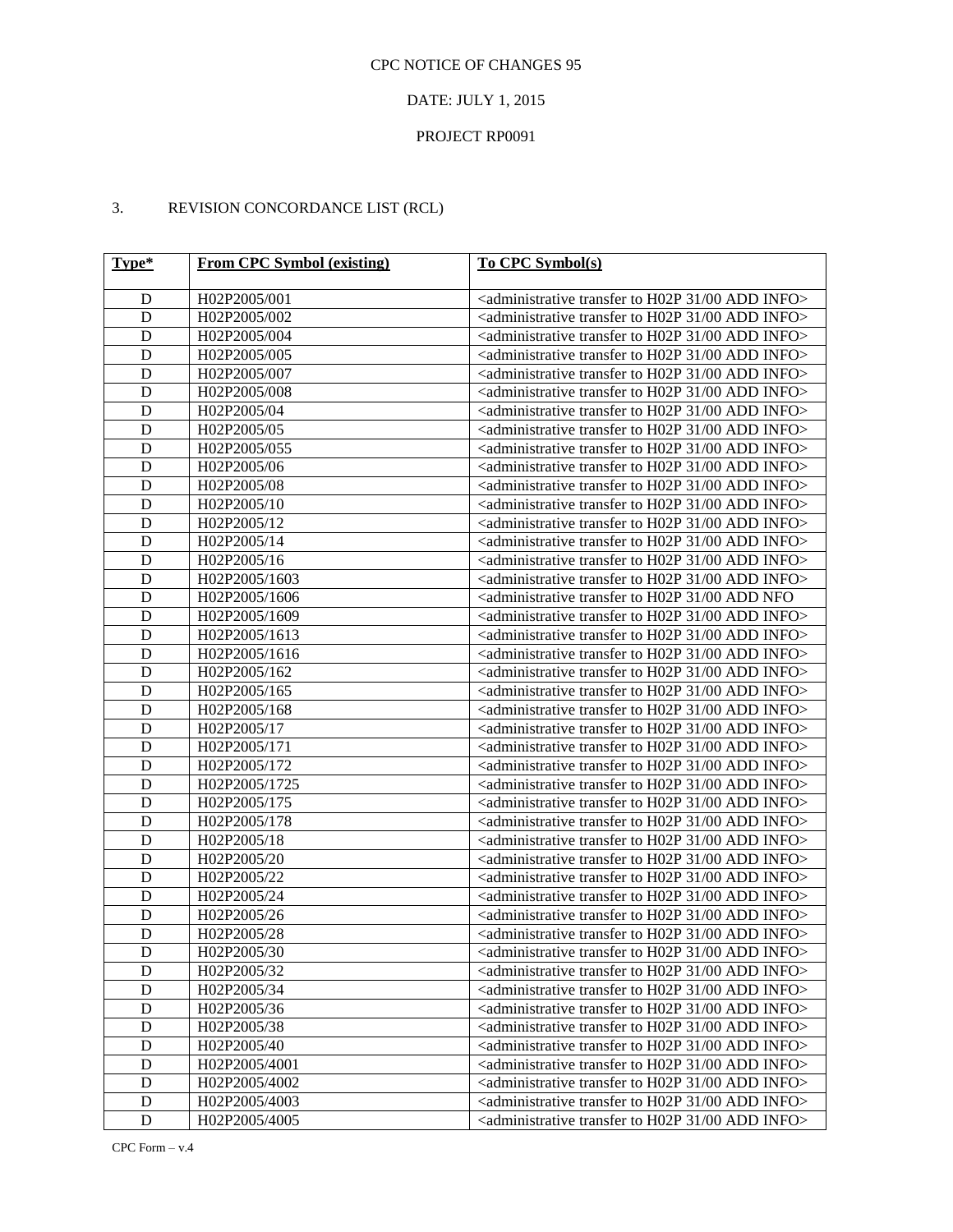### DATE: JULY 1, 2015

| Type*          | <b>From CPC Symbol (existing)</b> | To CPC Symbol(s)                                                                       |
|----------------|-----------------------------------|----------------------------------------------------------------------------------------|
|                |                                   |                                                                                        |
| D              | H02P2005/4006                     | <administrative 00="" 31="" add="" h02p="" info="" to="" transfer=""></administrative> |
| D              | H02P2005/4007                     | <administrative 00="" 31="" add="" h02p="" info="" to="" transfer=""></administrative> |
| D              | H02P2005/4008                     | <administrative 00="" 31="" add="" h02p="" info="" to="" transfer=""></administrative> |
| $\mathbf D$    | H02P2005/401                      | <administrative 00="" 31="" add="" h02p="" info="" to="" transfer=""></administrative> |
| $\mathbf D$    | H02P2005/4011                     | <administrative 00="" 31="" add="" h02p="" info="" to="" transfer=""></administrative> |
| $\mathbf D$    | H02P2005/4012                     | <administrative 00="" 31="" add="" h02p="" info="" to="" transfer=""></administrative> |
| $\mathbf D$    | H02P2005/4013                     | <administrative 00="" 31="" add="" h02p="" info="" to="" transfer=""></administrative> |
| $\mathbf D$    | H02P2005/4015                     | <administrative 00="" 31="" add="" h02p="" info="" to="" transfer=""></administrative> |
| $\mathbf D$    | H02P2005/4016                     | <administrative 00="" 31="" add="" h02p="" info="" to="" transfer=""></administrative> |
| $\mathbf D$    | H02P2005/4017                     | <administrative 00="" 31="" add="" h02p="" info="" to="" transfer=""></administrative> |
| $\mathbf D$    | H02P2005/4018                     | <administrative 00="" 31="" add="" h02p="" info="" to="" transfer=""></administrative> |
| $\mathbf D$    | H02P2005/402                      | <administrative 00="" 31="" add="" h02p="" info="" to="" transfer=""></administrative> |
| $\mathbf D$    | H02P2005/405                      | <administrative 00="" 31="" add="" h02p="" info="" to="" transfer=""></administrative> |
| $\mathbf D$    | H02P2005/408                      | <administrative 00="" 31="" add="" h02p="" info="" to="" transfer=""></administrative> |
| $\mathbf D$    | H02P2005/4083                     | <administrative 00="" 31="" add="" h02p="" info="" to="" transfer=""></administrative> |
| $\mathbf D$    | H02P2005/4086                     | <administrative 00="" 31="" add="" h02p="" info="" to="" transfer=""></administrative> |
| $\mathbf D$    | H02P2005/41                       | <administrative 00="" 31="" add="" h02p="" info="" to="" transfer=""></administrative> |
| $\mathbf D$    | H02P2005/412                      | <administrative 00="" 31="" add="" h02p="" info="" to="" transfer=""></administrative> |
| $\mathbf D$    | H02P2005/415                      | <administrative 00="" 31="" add="" h02p="" info="" to="" transfer=""></administrative> |
| $\mathbf D$    | H02P2005/418                      | <administrative 00="" 31="" add="" h02p="" info="" to="" transfer=""></administrative> |
| $\mathbf D$    | H02P2005/4183                     | <administrative 00="" 31="" add="" h02p="" info="" to="" transfer=""></administrative> |
| $\mathbf D$    | H02P2005/4186                     | <administrative 00="" 31="" add="" h02p="" info="" to="" transfer=""></administrative> |
| $\mathbf D$    | H02P2005/42                       | <administrative 00="" 31="" add="" h02p="" info="" to="" transfer=""></administrative> |
| $\mathbf D$    | H02P2005/44                       | <administrative 00="" 31="" add="" h02p="" info="" to="" transfer=""></administrative> |
| $\mathbf D$    | H02P2007/0005                     | <administrative 00="" 31="" add="" h02p="" info="" to="" transfer=""></administrative> |
| $\mathbf D$    | H02P2007/0011                     | <administrative 00="" 31="" add="" h02p="" info="" to="" transfer=""></administrative> |
| $\mathbf D$    | H02P2007/0016                     | <administrative 00="" 31="" add="" h02p="" info="" to="" transfer=""></administrative> |
| $\mathbf D$    | H02P2007/0022                     | <administrative 00="" 31="" add="" h02p="" info="" to="" transfer=""></administrative> |
| $\mathbf D$    | H02P2007/0027                     | <administrative 00="" 31="" add="" h02p="" info="" to="" transfer=""></administrative> |
| $\mathbf D$    | H02P2007/0033                     | <administrative 00="" 31="" add="" h02p="" info="" to="" transfer=""></administrative> |
| $\mathbf D$    | H02P2007/005                      | <administrative 00="" 31="" add="" h02p="" info="" to="" transfer=""></administrative> |
| $\mathbf D$    | H02P2007/0055                     | <administrative 00="" 31="" add="" h02p="" info="" to="" transfer=""></administrative> |
| $\mathbf D$    | H02P2007/0061                     | <administrative 00="" 31="" add="" h02p="" info="" to="" transfer=""></administrative> |
| $\mathbf D$    | H02P2007/0072                     | <administrative 00="" 31="" add="" h02p="" info="" to="" transfer=""></administrative> |
| $\mathbf D$    | H02P2007/0077                     | <administrative 00="" 31="" add="" h02p="" info="" to="" transfer=""></administrative> |
| $\overline{D}$ | H02P2007/0083                     | <administrative 00="" 31="" add="" h02p="" info="" to="" transfer=""></administrative> |
| D              | H02P2007/0088                     | <administrative 00="" 31="" add="" h02p="" info="" to="" transfer=""></administrative> |
| ${\bf D}$      | H02P2007/01                       | <administrative 00="" 31="" add="" h02p="" info="" to="" transfer=""></administrative> |
| $\mathbf D$    | H02P2007/04                       | <administrative 00="" 31="" add="" h02p="" info="" to="" transfer=""></administrative> |
| $\mathbf D$    | H02P2007/05                       | <administrative 00="" 31="" add="" h02p="" info="" to="" transfer=""></administrative> |
| ${\bf D}$      | H02P2007/052                      | <administrative 00="" 31="" add="" h02p="" info="" to="" transfer=""></administrative> |
| ${\bf D}$      | H02P2007/054                      | <administrative 00="" 31="" add="" h02p="" info="" to="" transfer=""></administrative> |
| $\mathbf D$    | H02P2007/056                      | <administrative 00="" 31="" add="" h02p="" info="" to="" transfer=""></administrative> |
| ${\bf D}$      | H02P2007/058                      | <administrative 00="" 31="" add="" h02p="" info="" to="" transfer=""></administrative> |
| ${\bf D}$      | H02P2007/36                       | <administrative 00="" 31="" add="" h02p="" info="" to="" transfer=""></administrative> |
| $\mathbf D$    | H02P2007/38                       | <administrative 00="" 31="" add="" h02p="" info="" to="" transfer=""></administrative> |
| ${\bf D}$      | H02P2007/40                       | <administrative 00="" 31="" add="" h02p="" info="" to="" transfer=""></administrative> |
| ${\bf D}$      | H02P2007/42                       | <administrative 00="" 31="" add="" h02p="" info="" to="" transfer=""></administrative> |
| ${\bf D}$      | H02P2007/44                       | <administrative 00="" 31="" add="" h02p="" info="" to="" transfer=""></administrative> |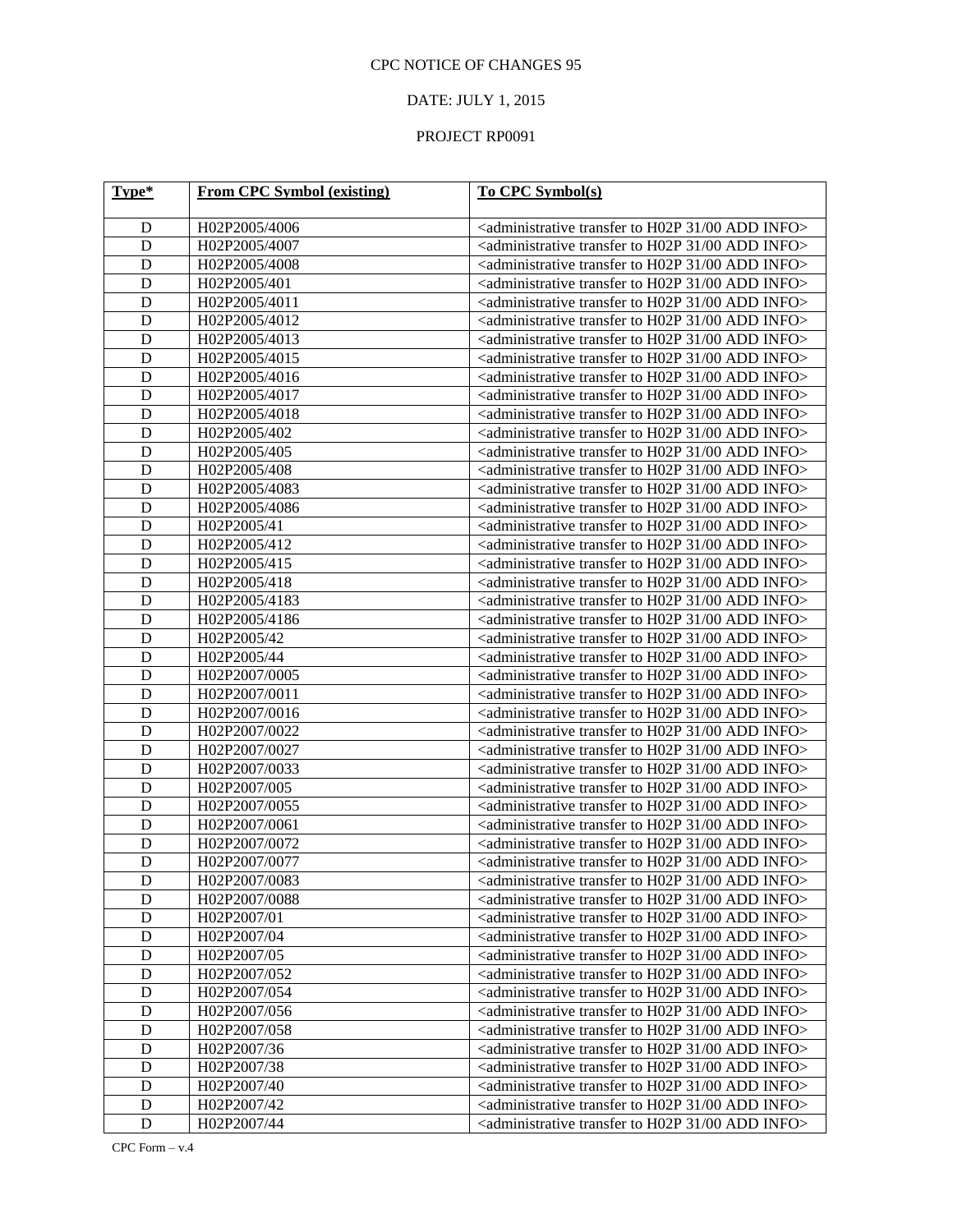### DATE: JULY 1, 2015

| Type*          | <b>From CPC Symbol (existing)</b> | To CPC Symbol(s)                                                                       |
|----------------|-----------------------------------|----------------------------------------------------------------------------------------|
|                |                                   |                                                                                        |
| D              | H02P2007/46                       | <administrative 00="" 31="" add="" h02p="" info="" to="" transfer=""></administrative> |
| D              | H02P2007/48                       | <administrative 00="" 31="" add="" h02p="" info="" to="" transfer=""></administrative> |
| D              | H02P2007/50                       | <administrative 00="" 31="" add="" h02p="" info="" to="" transfer=""></administrative> |
| $\mathbf D$    | H02P2007/52                       | <administrative 00="" 31="" add="" h02p="" info="" to="" transfer=""></administrative> |
| $\mathbf D$    | H02P2007/54                       | <administrative 00="" 31="" add="" h02p="" info="" to="" transfer=""></administrative> |
| $\mathbf D$    | H02P2007/56                       | <administrative 00="" 31="" add="" h02p="" info="" to="" transfer=""></administrative> |
| $\mathbf D$    | H02P2007/58                       | <administrative 00="" 31="" add="" h02p="" info="" to="" transfer=""></administrative> |
| $\mathbf D$    | H02P2007/60                       | <administrative 00="" 31="" add="" h02p="" info="" to="" transfer=""></administrative> |
| $\mathbf D$    | H02P2007/62                       | <administrative 00="" 31="" add="" h02p="" info="" to="" transfer=""></administrative> |
| $\mathbf D$    | H02P2007/6202                     | <administrative 00="" 31="" add="" h02p="" info="" to="" transfer=""></administrative> |
| $\mathbf D$    | H02P2007/6204                     | <administrative 00="" 31="" add="" h02p="" info="" to="" transfer=""></administrative> |
| $\mathbf D$    | H02P2007/6206                     | <administrative 00="" 31="" add="" h02p="" info="" to="" transfer=""></administrative> |
| $\mathbf D$    | H02P2007/6208                     | <administrative 00="" 31="" add="" h02p="" info="" to="" transfer=""></administrative> |
| $\mathbf D$    | H02P2007/6211                     | <administrative 00="" 31="" add="" h02p="" info="" to="" transfer=""></administrative> |
| $\mathbf D$    | H02P2007/6213                     | <administrative 00="" 31="" add="" h02p="" info="" to="" transfer=""></administrative> |
| $\mathbf D$    | H02P2007/6215                     | <administrative 00="" 31="" add="" h02p="" info="" to="" transfer=""></administrative> |
| $\mathbf D$    | H02P2007/6217                     | <administrative 00="" 31="" add="" h02p="" info="" to="" transfer=""></administrative> |
| $\mathbf D$    | H02P2007/622                      | <administrative 00="" 31="" add="" h02p="" info="" to="" transfer=""></administrative> |
| $\mathbf D$    | H02P2007/6223                     | <administrative 00="" 31="" add="" h02p="" info="" to="" transfer=""></administrative> |
| $\mathbf D$    | H02P2007/6226                     | <administrative 00="" 31="" add="" h02p="" info="" to="" transfer=""></administrative> |
| $\mathbf D$    | H02P2007/625                      | <administrative 00="" 31="" add="" h02p="" info="" to="" transfer=""></administrative> |
| $\mathbf D$    | H02P2007/628                      | <administrative 00="" 31="" add="" h02p="" info="" to="" transfer=""></administrative> |
| $\mathbf D$    | H02P2007/6283                     | <administrative 00="" 31="" add="" h02p="" info="" to="" transfer=""></administrative> |
| $\mathbf D$    | H02P2007/6286                     | <administrative 00="" 31="" add="" h02p="" info="" to="" transfer=""></administrative> |
| $\mathbf D$    | H02P2007/63                       | <administrative 00="" 31="" add="" h02p="" info="" to="" transfer=""></administrative> |
| $\mathbf D$    | H02P2007/6305                     | <administrative 00="" 31="" add="" h02p="" info="" to="" transfer=""></administrative> |
| $\mathbf D$    | H02P2007/631                      | <administrative 00="" 31="" add="" h02p="" info="" to="" transfer=""></administrative> |
| $\mathbf D$    | H02P2007/6315                     | <administrative 00="" 31="" add="" h02p="" info="" to="" transfer=""></administrative> |
| $\mathbf D$    | H02P2007/632                      | <administrative 00="" 31="" add="" h02p="" info="" to="" transfer=""></administrative> |
| $\mathbf D$    | H02P2007/6325                     | <administrative 00="" 31="" add="" h02p="" info="" to="" transfer=""></administrative> |
| $\mathbf D$    | H02P2007/635                      | <administrative 00="" 31="" add="" h02p="" info="" to="" transfer=""></administrative> |
| $\mathbf D$    | H02P2007/638                      | <administrative 00="" 31="" add="" h02p="" info="" to="" transfer=""></administrative> |
| $\mathbf D$    | H02P2007/6383                     | <administrative 00="" 31="" add="" h02p="" info="" to="" transfer=""></administrative> |
| D              | H02P2007/6386                     | <administrative 00="" 31="" add="" h02p="" info="" to="" transfer=""></administrative> |
| D              | H02P2007/64                       | <administrative 00="" 31="" add="" h02p="" info="" to="" transfer=""></administrative> |
| $\overline{D}$ | H02P2007/66                       | <administrative 00="" 31="" add="" h02p="" info="" to="" transfer=""></administrative> |
| D              | H02P2007/67                       | <administrative 00="" 31="" add="" h02p="" info="" to="" transfer=""></administrative> |
| $\mathbf D$    | H02P2007/68                       | <administrative 00="" 31="" add="" h02p="" info="" to="" transfer=""></administrative> |
| $\mathbf D$    | H02P2007/685                      | <administrative 00="" 31="" add="" h02p="" info="" to="" transfer=""></administrative> |
| $\mathbf D$    | H02P2007/69                       | <administrative 00="" 31="" add="" h02p="" info="" to="" transfer=""></administrative> |
| ${\bf D}$      | H02P2007/695                      | <administrative 00="" 31="" add="" h02p="" info="" to="" transfer=""></administrative> |
| $\mathbf D$    | H02P2007/74                       | <administrative 00="" 31="" add="" h02p="" info="" to="" transfer=""></administrative> |
| $\mathbf D$    | H02P2007/747                      | <administrative 00="" 31="" add="" h02p="" info="" to="" transfer=""></administrative> |
| ${\bf D}$      | H02P2007/753                      | <administrative 00="" 31="" add="" h02p="" info="" to="" transfer=""></administrative> |
| ${\bf D}$      | H02P2007/78                       | <administrative 00="" 31="" add="" h02p="" info="" to="" transfer=""></administrative> |
| $\mathbf D$    | H02P2007/80                       | <administrative 00="" 31="" add="" h02p="" info="" to="" transfer=""></administrative> |
| ${\bf D}$      | H02P2021/0028                     | <administrative 00="" 31="" add="" h02p="" info="" to="" transfer=""></administrative> |
| ${\bf D}$      | H02P2021/0057                     | <administrative 00="" 31="" add="" h02p="" info="" to="" transfer=""></administrative> |
| ${\bf D}$      | H02P2021/006                      | <administrative 00="" 31="" add="" h02p="" info="" to="" transfer=""></administrative> |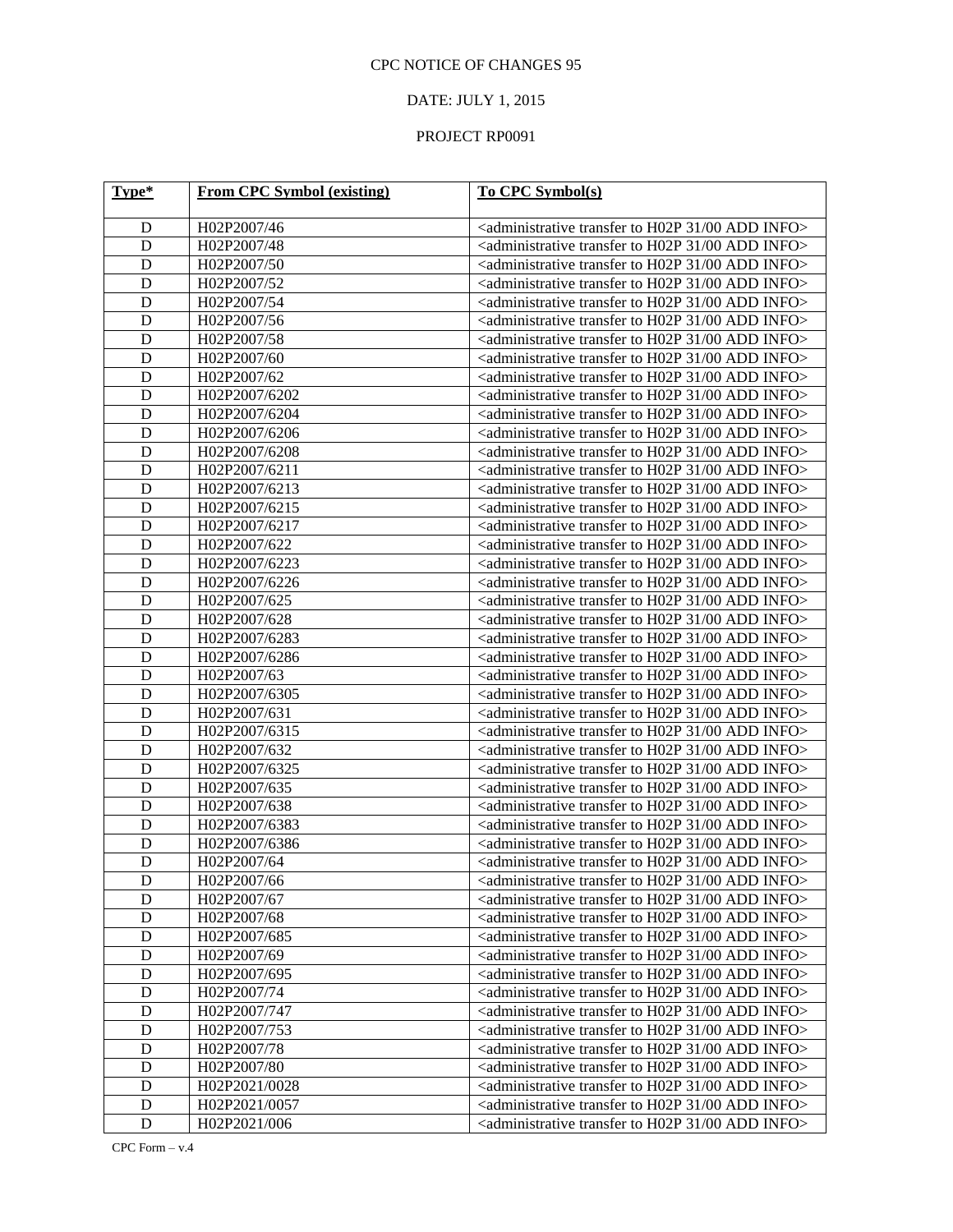#### DATE: JULY 1, 2015

#### PROJECT RP0091

| Type* | <b>From CPC Symbol (existing)</b> | <b>To CPC Symbol(s)</b>                                                                                  |
|-------|-----------------------------------|----------------------------------------------------------------------------------------------------------|
|       | H02P2021/0064                     | $\alpha$ <administrative 00="" 31="" add="" h02p="" info<math="" to="" transfer="">&gt;</administrative> |
| D     | H02P2021/0067                     | $\alpha$ <administrative 00="" 31="" add="" h02p="" info<math="" to="" transfer="">&gt;</administrative> |
|       | H02P2021/0071                     | $\alpha$ <administrative 00="" 31="" add="" h02p="" info<math="" to="" transfer="">&gt;</administrative> |
| D     | H02P2021/0075                     | <administrative 00="" 31="" add="" h02p="" info="" to="" transfer=""></administrative>                   |
| D     | H02P2021/0078                     | <administrative 00="" 31="" add="" h02p="" info="" to="" transfer=""></administrative>                   |
|       | H02P2021/0082                     | $\alpha$ <administrative 00="" 31="" add="" h02p="" info<math="" to="" transfer="">&gt;</administrative> |

 $*C$  = entries with modified file scope where reclassification of documents from the entries is involved;  $Q$  = new entries which are firstly populated with documents via administrative transfers from deleted (D) entries. Afterwards, the transferred documents into the Q entry will either stay or be moved to more appropriate entries, as determined by intellectual reclassification;  $D =$ deleted entries.

#### NOTES:

- $\bullet$  Only C, D, and Q type entries are included in the table above.
- When multiple symbols are included in the "To" column, avoid using ranges of symbols in order to be as precise as possible.
- For administrative transfer of documents, the following text should be used: "<administrative transfer to XX>" or "<administrative transfer to XX and YY simultaneously>" when administrative transfer of the same documents is to more than one place.
- Administrative transfer to main trunk groups is assumed to be "invention information", unless otherwise indicated, and to 2000 series groups is assumed to be "additional information".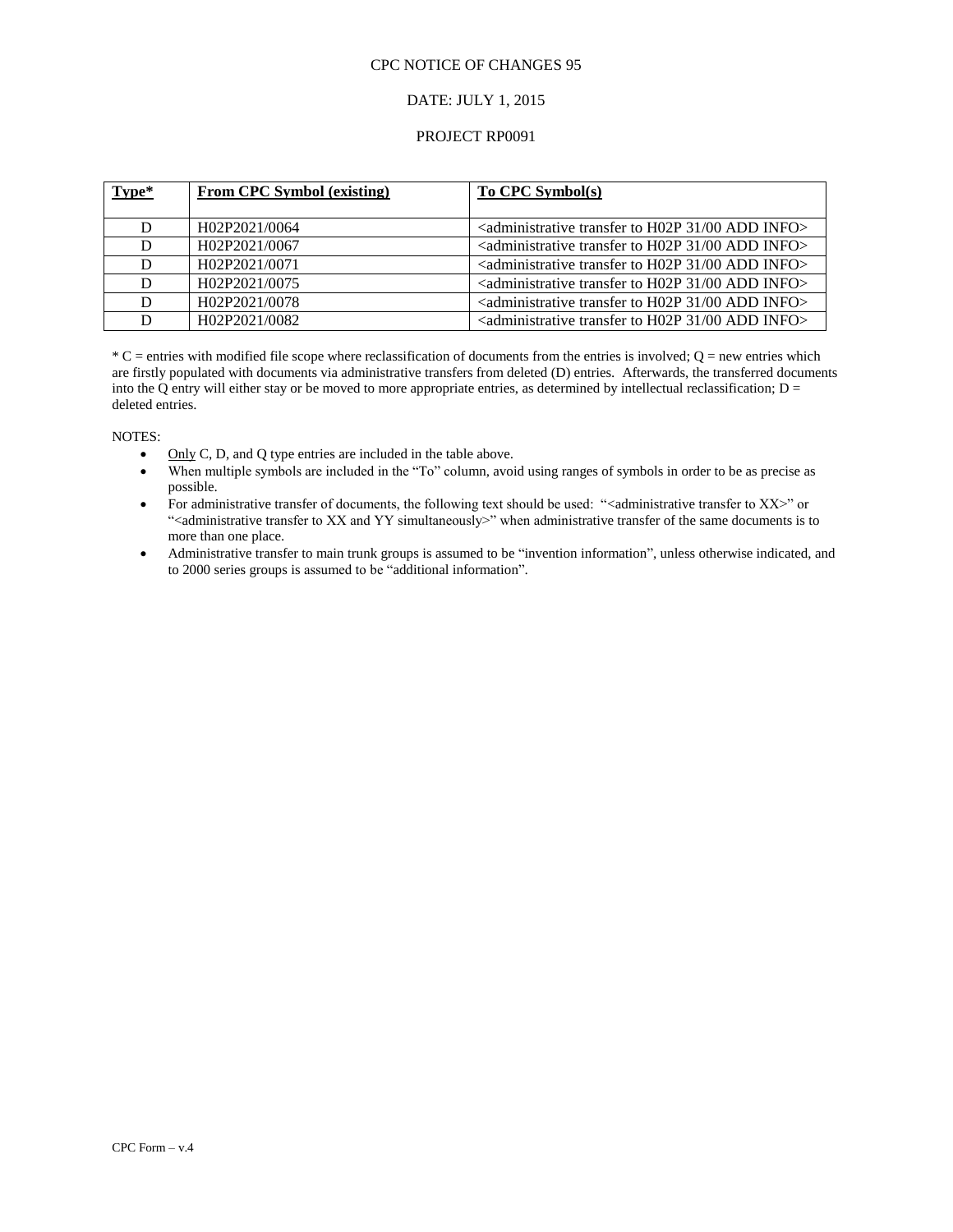### DATE: JULY 1, 2015

#### PROJECT RP0091

# 4. CHANGES TO THE CPC-TO-IPC CONCORDANCE LIST (CICL)

| CPC                           | <b>IPC</b> | Action*       |
|-------------------------------|------------|---------------|
|                               |            | <b>DELETE</b> |
| H02P2005/001<br>H02P2005/002  |            | <b>DELETE</b> |
| H02P2005/004                  |            | <b>DELETE</b> |
| H02P2005/005                  |            | <b>DELETE</b> |
|                               |            | <b>DELETE</b> |
| H02P2005/007                  |            | <b>DELETE</b> |
| H02P2005/008<br>H02P2005/04   |            | <b>DELETE</b> |
| H02P2005/05                   |            | <b>DELETE</b> |
| H02P2005/055                  |            | <b>DELETE</b> |
| H02P2005/06                   |            | <b>DELETE</b> |
| H02P2005/08                   |            | <b>DELETE</b> |
| H02P2005/10                   |            | <b>DELETE</b> |
|                               |            | <b>DELETE</b> |
| H02P2005/12<br>H02P2005/14    |            | <b>DELETE</b> |
| H02P2005/16                   |            | <b>DELETE</b> |
| H02P2005/1603                 |            | <b>DELETE</b> |
|                               |            | <b>DELETE</b> |
| H02P2005/1606                 |            | <b>DELETE</b> |
| H02P2005/1609                 |            | <b>DELETE</b> |
| H02P2005/1613                 |            | <b>DELETE</b> |
| H02P2005/1616<br>H02P2005/162 |            | <b>DELETE</b> |
|                               |            | <b>DELETE</b> |
| H02P2005/165<br>H02P2005/168  |            | <b>DELETE</b> |
| H02P2005/17                   |            | <b>DELETE</b> |
| H02P2005/171                  |            | <b>DELETE</b> |
| H02P2005/172                  |            | <b>DELETE</b> |
| H02P2005/1725                 |            | <b>DELETE</b> |
| H02P2005/175                  |            | <b>DELETE</b> |
| H02P2005/178                  |            | <b>DELETE</b> |
| H02P2005/18                   |            | <b>DELETE</b> |
| H02P2005/20                   |            | <b>DELETE</b> |
| H02P2005/22                   |            | <b>DELETE</b> |
| H02P2005/24                   |            | <b>DELETE</b> |
| H02P2005/26                   |            | <b>DELETE</b> |
|                               |            | <b>DELETE</b> |
| H02P2005/28                   |            | <b>DELETE</b> |
| H02P2005/30                   |            | <b>DELETE</b> |
| H02P2005/32                   |            | <b>DELETE</b> |
| H02P2005/34                   |            | <b>DELETE</b> |
| H02P2005/36                   |            | <b>DELETE</b> |
| H02P2005/38                   |            | <b>DELETE</b> |
| H02P2005/40                   |            |               |

CPC Form – v.4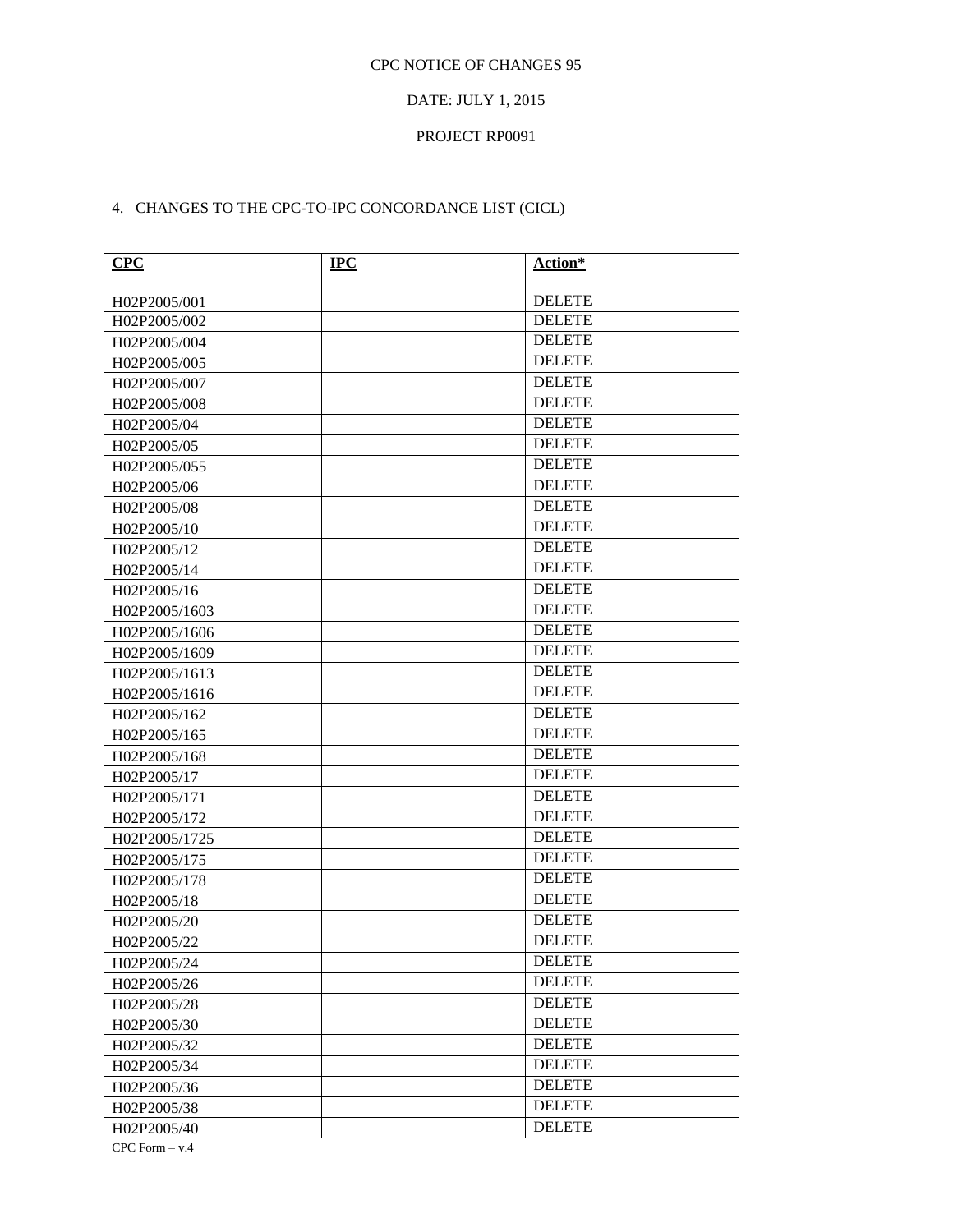### DATE: JULY 1, 2015

### PROJECT RP0091

| CPC           | $IPC$ | Action*       |
|---------------|-------|---------------|
|               |       |               |
| H02P2005/4001 |       | <b>DELETE</b> |
| H02P2005/4002 |       | <b>DELETE</b> |
| H02P2005/4003 |       | <b>DELETE</b> |
| H02P2005/4005 |       | <b>DELETE</b> |
| H02P2005/4006 |       | <b>DELETE</b> |
| H02P2005/4007 |       | <b>DELETE</b> |
| H02P2005/4008 |       | <b>DELETE</b> |
| H02P2005/401  |       | <b>DELETE</b> |
| H02P2005/4011 |       | <b>DELETE</b> |
| H02P2005/4012 |       | <b>DELETE</b> |
| H02P2005/4013 |       | <b>DELETE</b> |
| H02P2005/4015 |       | <b>DELETE</b> |
| H02P2005/4016 |       | <b>DELETE</b> |
| H02P2005/4017 |       | <b>DELETE</b> |
| H02P2005/4018 |       | <b>DELETE</b> |
| H02P2005/402  |       | <b>DELETE</b> |
| H02P2005/405  |       | <b>DELETE</b> |
| H02P2005/408  |       | <b>DELETE</b> |
| H02P2005/4083 |       | <b>DELETE</b> |
| H02P2005/4086 |       | <b>DELETE</b> |
| H02P2005/41   |       | <b>DELETE</b> |
| H02P2005/412  |       | <b>DELETE</b> |
| H02P2005/415  |       | <b>DELETE</b> |
| H02P2005/418  |       | <b>DELETE</b> |
| H02P2005/4183 |       | <b>DELETE</b> |
| H02P2005/4186 |       | <b>DELETE</b> |
| H02P2005/42   |       | <b>DELETE</b> |
| H02P2005/44   |       | <b>DELETE</b> |
| H02P2007/0005 |       | <b>DELETE</b> |
| H02P2007/0011 |       | <b>DELETE</b> |
| H02P2007/0016 |       | <b>DELETE</b> |
| H02P2007/0022 |       | <b>DELETE</b> |
| H02P2007/0027 |       | <b>DELETE</b> |
| H02P2007/0033 |       | <b>DELETE</b> |
| H02P2007/005  |       | <b>DELETE</b> |
| H02P2007/0055 |       | <b>DELETE</b> |
| H02P2007/0061 |       | <b>DELETE</b> |
| H02P2007/0072 |       | <b>DELETE</b> |
| H02P2007/0077 |       | <b>DELETE</b> |
| H02P2007/0083 |       | <b>DELETE</b> |
| H02P2007/0088 |       | <b>DELETE</b> |
| H02P2007/01   |       | <b>DELETE</b> |
| H02P2007/04   |       | <b>DELETE</b> |
| H02P2007/05   |       | <b>DELETE</b> |

CPC Form – v.4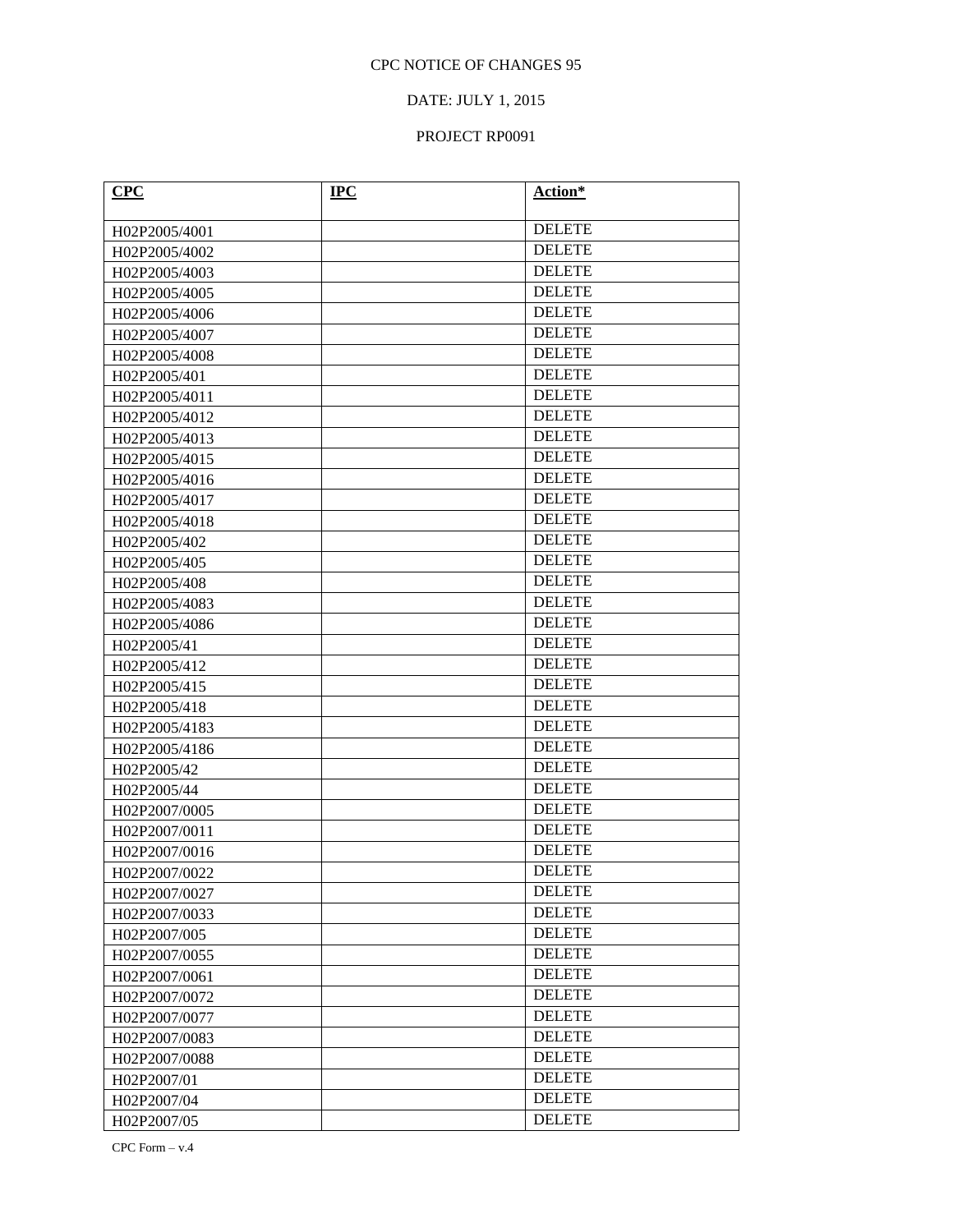### DATE: JULY 1, 2015

### PROJECT RP0091

| CPC           | $IPC$ | Action*       |
|---------------|-------|---------------|
| H02P2007/052  |       | <b>DELETE</b> |
| H02P2007/054  |       | <b>DELETE</b> |
| H02P2007/056  |       | <b>DELETE</b> |
| H02P2007/058  |       | <b>DELETE</b> |
| H02P2007/36   |       | <b>DELETE</b> |
| H02P2007/38   |       | <b>DELETE</b> |
| H02P2007/40   |       | <b>DELETE</b> |
| H02P2007/42   |       | <b>DELETE</b> |
| H02P2007/44   |       | <b>DELETE</b> |
| H02P2007/46   |       | <b>DELETE</b> |
| H02P2007/48   |       | <b>DELETE</b> |
| H02P2007/50   |       | <b>DELETE</b> |
| H02P2007/52   |       | <b>DELETE</b> |
| H02P2007/54   |       | <b>DELETE</b> |
| H02P2007/56   |       | <b>DELETE</b> |
| H02P2007/58   |       | <b>DELETE</b> |
| H02P2007/60   |       | <b>DELETE</b> |
| H02P2007/62   |       | <b>DELETE</b> |
| H02P2007/6202 |       | <b>DELETE</b> |
| H02P2007/6204 |       | <b>DELETE</b> |
| H02P2007/6206 |       | <b>DELETE</b> |
| H02P2007/6208 |       | <b>DELETE</b> |
| H02P2007/6211 |       | <b>DELETE</b> |
| H02P2007/6213 |       | <b>DELETE</b> |
| H02P2007/6215 |       | <b>DELETE</b> |
| H02P2007/6217 |       | <b>DELETE</b> |
| H02P2007/622  |       | <b>DELETE</b> |
| H02P2007/6223 |       | <b>DELETE</b> |
| H02P2007/6226 |       | <b>DELETE</b> |
| H02P2007/625  |       | <b>DELETE</b> |
| H02P2007/628  |       | <b>DELETE</b> |
| H02P2007/6283 |       | <b>DELETE</b> |
| H02P2007/6286 |       | <b>DELETE</b> |
| H02P2007/63   |       | <b>DELETE</b> |
| H02P2007/6305 |       | <b>DELETE</b> |
| H02P2007/631  |       | <b>DELETE</b> |
| H02P2007/6315 |       | <b>DELETE</b> |
| H02P2007/632  |       | <b>DELETE</b> |
| H02P2007/6325 |       | <b>DELETE</b> |
| H02P2007/635  |       | <b>DELETE</b> |
| H02P2007/638  |       | <b>DELETE</b> |
| H02P2007/6383 |       | <b>DELETE</b> |
| H02P2007/6386 |       | <b>DELETE</b> |
| H02P2007/64   |       | <b>DELETE</b> |

CPC Form – v.4